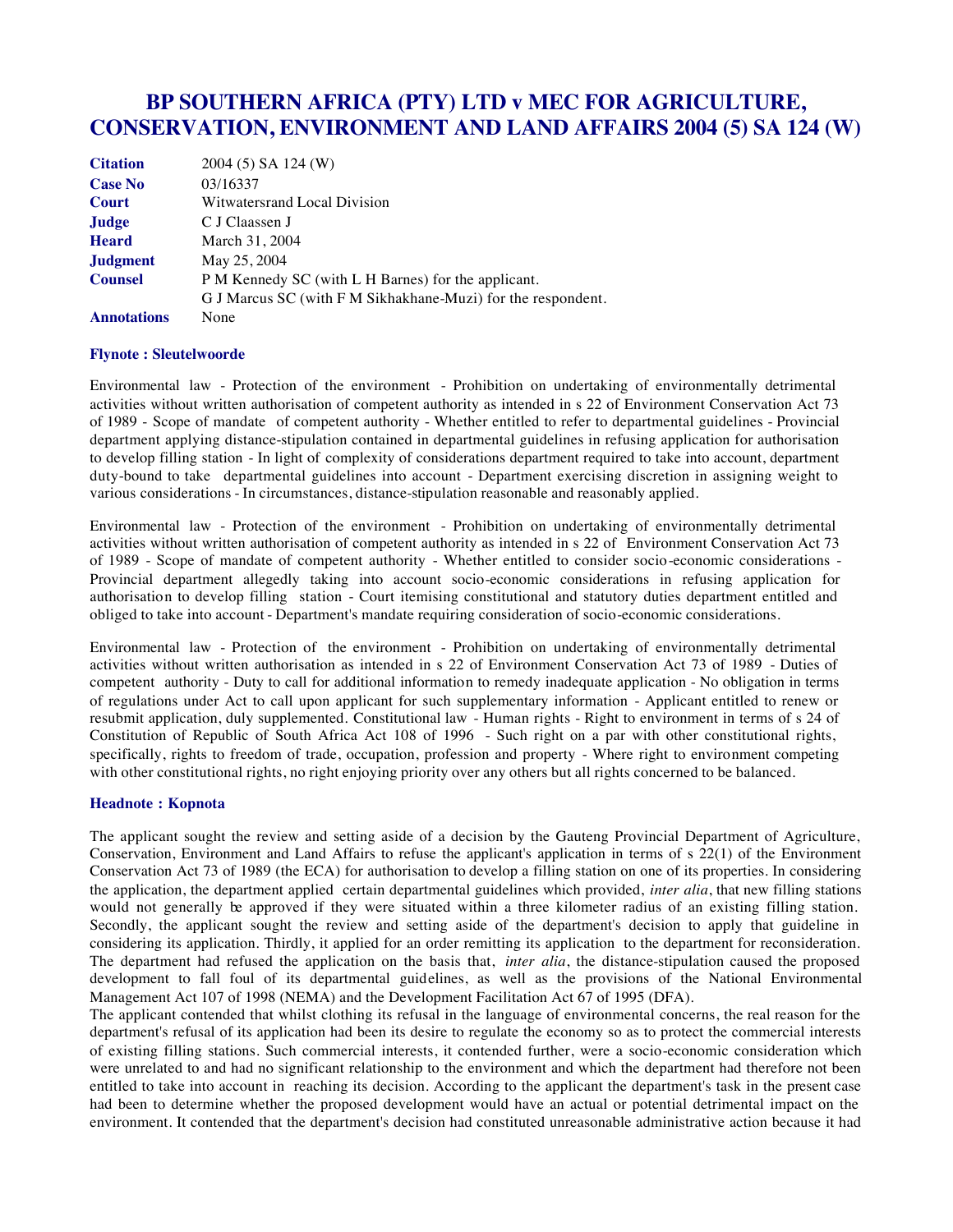exceeded its mandate in various respects. That mandate, it contended, had derived from the ECA and its regulations. The department responded that its mandate had derived, in addition to the ECA and its regulations, from the Constitution of the Republic of South Africa Act 108 of 1996, from NEMA and from the DFA, and that it had not exceeded that mandate in reaching its decision. The respects in which the applicant contended the decision had constituted unreasonable administrative action included the department's failure to call for additional information from the applicant in terms of the regulations to the ECA. The applicant contended not only that the decision had constituted unreasonable administrative action but also that the decision itself had been unreasonable because, despite the non-compliance of its application with the distance-stipulation, it had nonetheless had merit and had been deserving of approval. *Held*, that the department's task in the present case had been to determine whether the proposed development would have an actual or potential detrimental impact on the environment. Whether the department had acted administratively fairly in making that determination depended upon the scope of its mandate since it was the department's mandate which determined the considerations it had been required to take into account in reaching its decision. The dispute between the parties as to the considerations the department had been entitled to take into account thus translated into a dispute as to the scope of the department's mandate. The scope of the department's mandate was determined, in turn, by the sources of its mandate. The applicant contended for a narrower mandate than that contended for by the respondent, emanating from only the ECA and its regulations, whereas the respondent contended for a much wider mandate which derived from all of the ECA and its regulations, the Constitution, NEMA and the DFA. (At 140C/D - G.)

*Held*, further, that the constitutional right to environment, embodied in s 24 of the Constitution, was on a par with the rights to freedom of trade, occupation, profession and property, embodied in ss 22 and 25 of the Constitution, and these rights had to be balanced against one another in any situation in which all of them came into play. None of them enjoyed priority over any other of them. (At 143B - C/D.)

*Held*, further, that the definition of 'environment' as contained in s 1 of the ECA meant that the environment was a composite right, which included social, economic and cultural considerations in order to ultimately result in a balanced environment. (At 144H - 145A.) *Held*, further, as to the applicant's contention that the department had exceeded its mandate by taking into account socio-economic considerations, that the department's statutory obligations in terms of the Constitution, the ECA, NEMA and the DFA made it abundantly clear that its mandate included a consideration of socioeconomic factors as an integral part of its environmental responsibility. The applicant's contention that socio-economic considerations fell outside the department's mandate when considering applications under s 22 of the ECA to develop a filling station accordingly fell to be rejected. (At 151D/E - E and 151F - F/G.)

*Held*, further, that there were clearly circumstances in which a State organ, such as the department in the present case, would wish to formulate a particular policy to guide the exercise of its discretionary powers, provided it was not implemented in a rigid and inflexible manner. The adoption of a guiding policy was not only legally permissible but, in certain circumstances, might be both practical and desirable. (At 153C - D.)

*Held*, further, that there were three principles governing the circumstances in which a public authority could apply policy or standards. They could do so where: (i) that would not totally preclude the exercise of discretion; (ii) the policy, standards or precedents were compatible with the enabling legislation; and (iii) they were disclosed to the person affected by the decision before the decision is reached. All three of those considerations applied to the present case because (i) the guidelines and, in particular, the distance stipulation did not preclude the exercise of the department's discretion; (ii) the policy documents and guidelines were compatible with the enabling legislation which determined the department's mandate; and (iii) the policy document had not only been drafted in collaboration with stakeholders but it was also common cause that the applicant had been aware of its contents. (At 154F - 155A.)

*Held*, further, that the complexity of the factors to be taken into account by the department in exercising its discretion to refuse or allow an application for a new filling station was such that a guideline had been called for. In fact, the department had been not only lawfully entitled, but had been duty-bound, to take its guidelines into consideration in arriving at a decision in regard to the applicant's application. (At 155A - B.)

*Held*, further, that whilst the Constitution, ECA, NEMA and DFA explicitly delineated a range of considerations which had to be taken into account by the department, the weight the department had to attach to such considerations ought not to be prescribed by the Court. (At 155D - E.)

*Held*, further, as to the applicant's contention that no distance stipulation had been permissible, that once the applicant accepted that filling stations posed potential hazards to the environment, it was not open to it to contend that a distance stipulation was not permissible. (At 156I - I/J.)

*Held*, further, as to the applicant's contention that a distance stipulation constituted a socio-economic standard to which the department had not been entitled to have recourse in exercising its discretion under the ECA, that there were numerous legislative provisions which entitled and obliged the department to incorporate socio-economic considerations into its integrated approach to the protection of the environment. (At 156I/J - 157A/B.) *Held*, further, that the department had, in interpreting the constitutional right to a safe and healthy environment entrenched in s 24, taken cognisance of international law, as it had been entitled to do in terms of s  $39(1)(b)$  of the Constitution. It had drafted its policy documents and included therein a distance stipulation by reference to comparable approaches elsewhere. (At 157B - C.)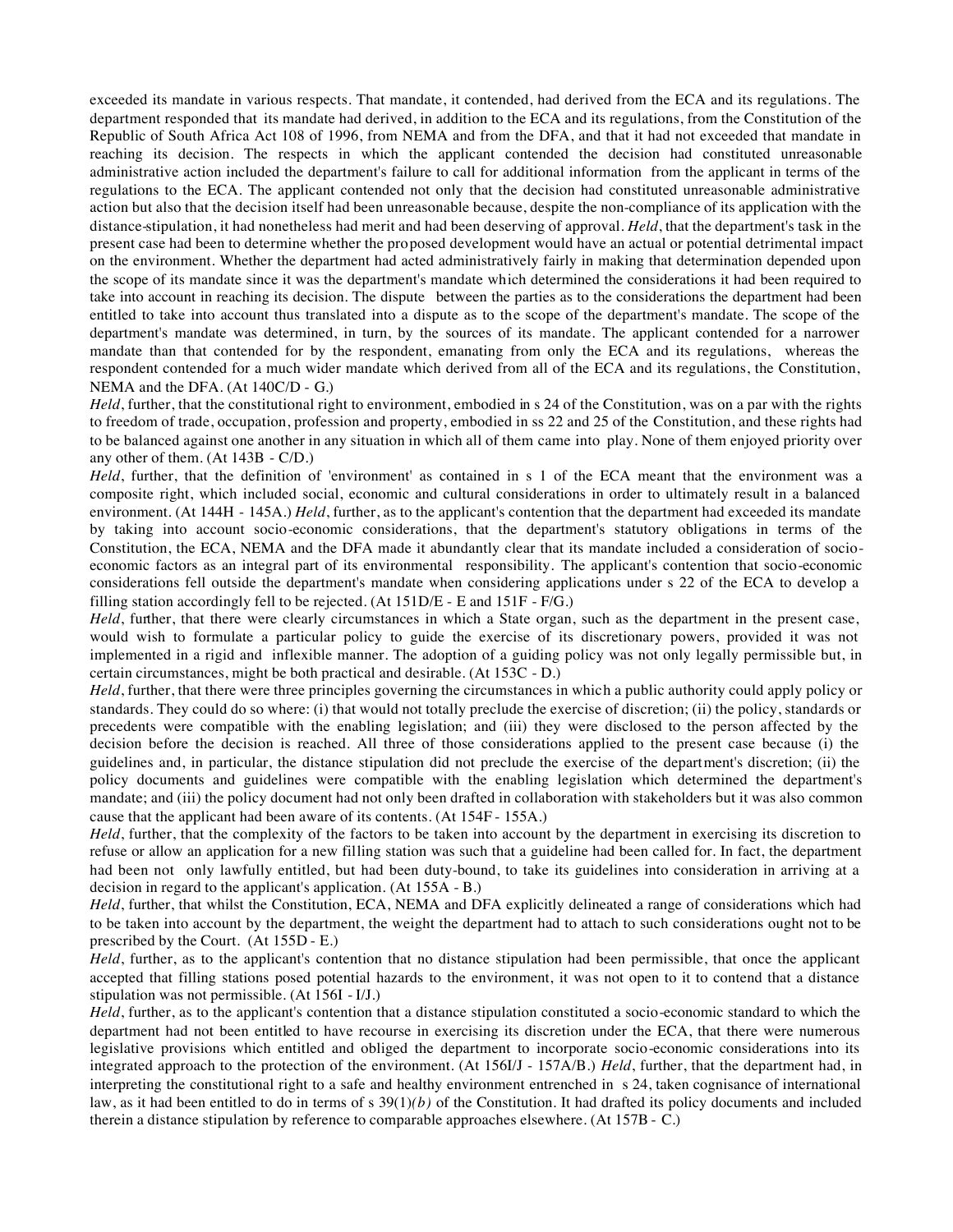*Held*, further, that the department had opted for a distance stipulation as one of the standards by which an application for the development of a new filling station would be considered. The fact that a better or different standard might have been set was irrelevant. The department had acted *bona fide* and reasonably in setting such a distance stipulation after consultation with the industry. Applicant made no suggestion as to what standard should have been adopted to limit the proliferation of filling stations and their potential hazardous impact on the environment. In such circumstances, the attack on the department's election to adopt a distance stipulation seemed quite unjustified. (At 157C - F/G.)

*Held*, further, that the distance stipulation was reasonable and was applied reasonably in the present circumstances as one of many other factors considered by the department in arriving at its decision. The department was called upon to strike an equilibrium between a range of competing considerations and followed a route via a distance stipulation to arrive at a decision to which the Court had to pay due respect. (At 157H - I/J.)

*Held*, further, that there was no substance in the applicant's submission that the decision-making process had been unfair in that the department had failed to call upon the applicant to supplement its application as needed. In terms of the regulations, the department was entitled, but not obliged, to call for such additional information. Furthermore, there was nothing to prevent the applicant from renewing its application or resubmitting its application complete with such additional information as it might deem sufficient to persuade the department to make the necessary exception in order to grant its application. (At 158A - C, 158E - E/F, and 158G - H.) *Held*, further, that in the circumstances the department had not acted unfairly in failing to call for further information from the applicant. (At 158H/I.)

*Held*, accordingly, that the applicant had not succeeded in showing its entitlement to the relief sought and the application was dismissed. (At 160G.)

# **Cases Considered**

## **Annotations** Reported cases

*Associated South African Bakeries (Pty) Ltd v Oryx & Vereinigte Bäckereien (Pty) Ltd en Andere* 1982 (3) SA 893 (A): dictum at 923H applied.

*Bato Star Fishing (Pty) Ltd v Minister of Environmental Affairs and Tourism and Others* 2004 (4) SA 490 (CC) (2004 (7) BCLR 687): dicta in paras [48] and [49] applied *British Oxygen Co Ltd v Minister of Technology* [1970] 3 All ER 165 (HL): dictum at 170*j* - 171*b* applied

*Britten and Others v Pope* 1916 AD 150: dictum in 158 applied

*Director: Mineral Development, Gauteng Region, and Another v Save the Vaal Environment and Others* 1999 (2) SA 709 (SCA): dictum at 719C - D applied *Durban Rent Board and Another v Edgemount Investments Ltd* 1946 AD 962: dictum at 974 applied

*Findlay v Secretary of State for the Home Department and Other Appeals* [1984] 3 All ER 801 (HL): dictum at 827*j* - 829*j* applied

*Gillick v West Norfolk and Wisbech Area Health Authority and Another* [1985] 3 All ER 402 (HL): dictum at 427*f* - *g* applied

*Government of the Republic of South Africa and Others v Grootboom and Others* 2001 (1) SA 46 (CC) (2004 (11) BCLR 1169): dicta in paras [41] - [43] applied

*Investigating Directorate: Serious Economic Offences and Others v Hyundai Motor Distributors (Pty) Ltd and Others: In re Hyundai Motor Distributors (Pty) Ltd and Others v Smit NO and Others* 2001 (1) SA 545 (CC) (2000 (2) SACR 349; 2000 (10) BCLR 1079): dictum at 558E - F applied *Judgment in the Case Concerning the Construction of the Gabÿikovo-Nagymaros Project* (Hungary/Slovakia 37 ILM 162 (1998): dictum at 204 applied

*King v Dykes* 1971 (3) SA 540 (RA): dictum at 545G - H applied

*Minister of Environmental Affairs and Tourism and Others v Phambili Fisheries (Pty) Ltd; Minister of Environmental Affairs and Tourism and Others v Bato Star Fishing (Pty) Ltd* 2003 (6) SA 407 (SCA): dictum in para [43] applied *Minister of Health and Others v Treatment Action Campaign and Others (No 2)* 2002 (5) SA 721 (CC) (2002 (10) BCLR 1033): dictum at 740F applied

*Ngqumba en 'n Ander v Staatspresident en Andere* 1988 (4) SA 224 (A): dicta at 261B & 263D applied

*Plascon-Evans Paints Ltd v Van Riebeeck Paints (Pty) Ltd* 1984 (3) SA 623 (A): dictum at 634H - I applied *R v Port of London Authority, Ex parte Kynoch Ltd* [1919] 1 KB 176: dictum at 184 applied

*Rawlins and Another v Caravantruck (Pty) Ltd* 1993 (1) SA 537 (A): dictum at 541J - 542B applied

*S v Williams and Another* 1995 (3) SA 632 (CC) (1995 (2) SACR 251; 1995 (7) BCLR 861): dictum at 648H applied *S v Zuma and Others* 1995 (2) SA 642 (CC) (1995 (1) SACR 568; 1995 (4) BCLR 401): dictum at 650H - 651I applied *Silvermine Valley Coalition v Sybrand Van der Spuy Boerderye and Others* 2002 (1) SA 478 (C): dictum at 487F followed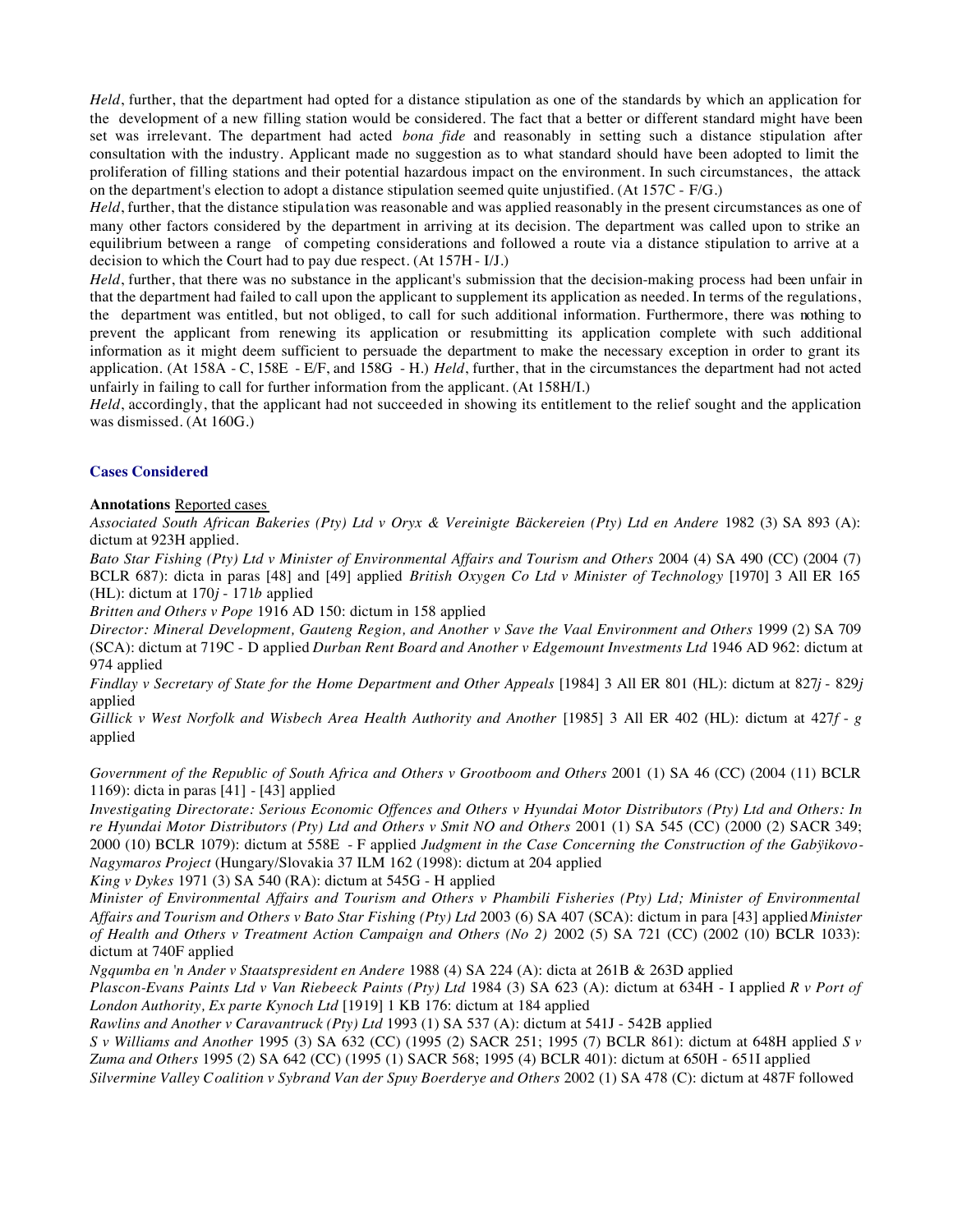#### **Statutes Considered**

Statutes The Constitution of the Republic of South Africa Act 108 of 1996, ss 22, 24, 25 and 39(1)*(b)*: see *Juta's Statutes of South Africa* 2002 vol 5 at 1-147 and 1-150

The Development Facilitation Act 67 of 1995: see *Juta's Statutes of South Africa 2002* vol 6 at 2-382 The Environment Conservation Act 73 of 1989, ss 1 and 22(1): see *Juta's Statutes of South Africa 2002* vol 6 at 2-295 and 2 - 299 The National Environmental Management Act 107 of 1998: see *Juta's Statutes of South Africa 2002* vol 6 at 2-467.

#### **Case Information**

Application for the review and setting aside of a decision of the Gauteng Department of Agriculture, Conservation, Environment and Land Affairs to refuse the applicant's application, in terms of s 22(1) of the Environment Conservation Act 73 of 1989, for authorisation to develop a filling station. The facts appear from the reasons for judgment. *P M Kennedy SC* (with *L H Barnes*) for the applicant.

*G J Marcus SC* (with *F M Sikhakhane-Muzi*) for the respondent. *Cur adv vult. Postea* (May 25).

#### **Judgment**

**C J Claassen J:** The applicant sought, firstly, an order reviewing and setting aside a decision of the Gauteng Provincial Department of-

#### C J CLAASSEN J

Agriculture, Conservation, Environment and Land Affairs (the department) refusing applicant's application in terms of s 22(1) of the Environment Conservation Act 73 of 1989 (the ECA) for authorisation to develop a filling station on a property in a commercial area in Midrand owned by the applicant. When it considered the application, the department applied para 2(1) of the 'EIA Administrative Guideline: Guideline for the Construction and Upgrade of Filling Stations and Associated Tank Installations', dated March 2002,<sup>i</sup> 1 which provides, *inter alia*, that new filling stations would generally not be approved by the department where they are situated within three kilometres of an existing filling station in urban, built up or residential areas (the so-called distance stipulation). Secondly, applicant sought an order reviewing and setting aside the department's decision to apply this guideline when it considered applicant's application. Thirdly, it applied for an order remitting to the department for reconsideration the application for authorisation to develop the filling station.<sup>ii</sup> 2

Applicant's case is that the department rigidly and unlawfully applied the distance stipulation to its application. The distance stipulation was, likewise, applied when the department rejected a similar application for a filling station lodged by Sasol in respect of a property in Randpark Ridge. Sasol successfully challenged that decision in this Division. The judgment is recorded in the unreported case of *Sasol Oil (Pty) Ltd and Another v Metcalfe* case No 17363/03 (the *Sasol* case), in which Willis J on 29 March 2004 set aside the department's refusal of Sasol's application to develop its filling station. Willis J held that the guidelines referred to above, while not *ultra vires*, were for the most part totally irrelevant and inappropriate because they were clearly based upon a wrong premise, namely, that the department had the power to regulate the construction and erection of filling stations *per se*. He held that the decision-maker in that matter applied her mind to considerations that properly belonged to the local municipality or some other such authority. Mr *Kennedy SC*, who appeared with Ms *Barnes* for the applicant, submitted that the judgment and reasoning of Willis J in the *Sasol* case was correct and should be followed in this matter. Mr *Marcus SC*, who appeared with Mr *Sikhakhane* for the respondent, contended that the judgment of Willis J was distinguishable, alternatively, clearly wrong, and should not be followed. With those preliminary remarks, I now turn to deal with the present application.

Background facts The applicant is in the business of developing filling stations and the retail sale of petroleum products. It

develops, on average, five to eight new filling stations in Gauteng each year. It currently holds 19 sites in Gauteng earmarked for developing new filling stations over the next 2 - 3 years. It complains that the department's adoption of the policies laid down in the guideline has a major, adverse impact on the applicant's business.

The property concerned in the present case is known as 'Portion 2 of erf 115, Kyalami Park, Midrand'. Applicant bought the property during 1997, specifically for the purpose of developing it as a filling station. It is common cause that the property is situated at a busy intersection, ie on the northwest corner of the intersection of the R55 Main Road and Kyalami Boulevard, Midrand. The surrounding area is a well-established commercial area. No natural resources are located within close proximity to the site.

When the applicant bought the property, it was undeveloped and zoned for the development of a hotel or place of amusement. On 18 February 1997, the Town Council of Midrand granted an application lodged by the applicant for the rezoning of the property to 'Use Zone XV 1: Special, for a public garage'. It is common cause that, in addition to the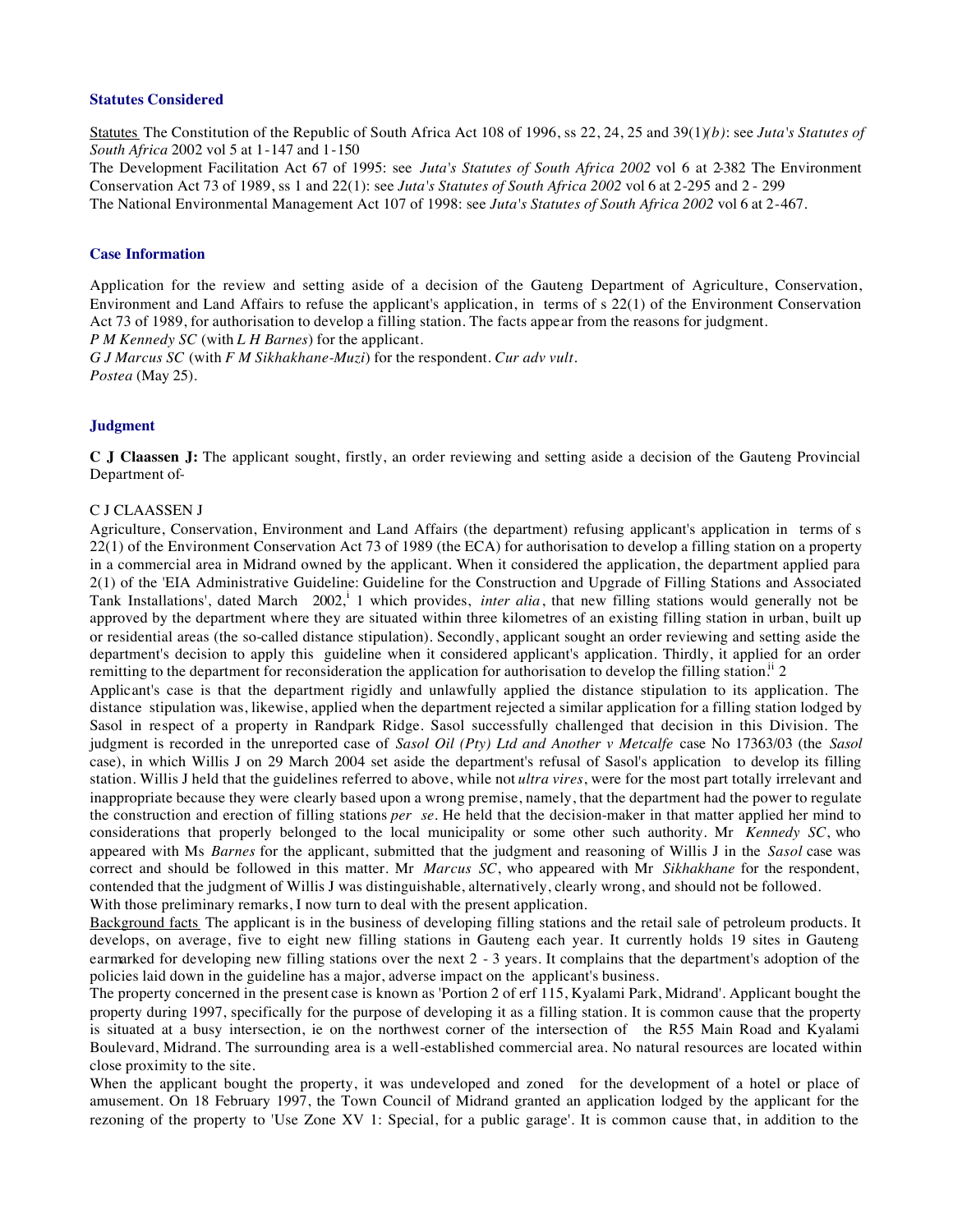rezoning of the land use, applicant also required the authorisation of the relevant environmental authority, in this case the department, prior to its being allowed to develop the property as a filling station. This authorisation is necessary due to the fact that a filling station is identified as an activity which may have a substantial detrimental effect on the environment. In this regard, ss 21(1) and 22(1) of the ECA are relevant. Section 21(1) provides: '(1) The Minister may by notice in the *Gazette* identify those activities which in his opinion may have a substantial detrimental effect on the environment, whether in general or in respect of certain areas.'

#### Section 22(1) of the ECA provides:

'(1) No person shall undertake an activity identified in terms of s 21(1) or cause such an activity to be undertaken except by virtue of a written authorisation issued by the Minister or by a competent authority or a local authority or an officer, which competent authority, local authority or officer shall be designated by the Minister by notice in the *Gazette*.'

It is common cause that the respondent in this matter is such a competent authority.<sup>iii</sup> 3 The Minister, under s 21 of the ECA, promulgated government Notice R1182, published in the *Government Gazette* No 18261 of 5 September 1997.iv 4 In terms of Schedule 1 to GN R1182, the following were, *inter alia*, identified as activities which may have a substantial detrimental effect on the environment: '1. The construction or upgrading of -

#### $(a)$ ...

 $(b)$ ...

*(c)* transportation routes and structures, and manufacturing, storage, handling

or processing facilities for any substance which is dangerous or hazardous and is controlled by national legislation . . . .' It is common cause that petroleum products are dangerous or hazardous substances which are controlled by national legislation.

Government Notice R1183 published in the same *Government Gazette* of 5 September 1997, promulgated under ss 26 and 28 of the ECA, provides for regulations relating to applications for the authorisation of activities which have been identified under s 21 of the ECA.<sup>v</sup> 5 The regulations in GN R1183 presuppose the existence of 'policies, legislation, guidelines, norms and standards' which are to be complied with when application for the necessary authorisation is made. Section 3(1)*(a)* of these regulations requires an applicant to appoint an independent consultant to comply with the regulations on its behalf. Such a consultant is obliged to have 'a good working knowledge of all relevant policies, legislation, guidelines, norms and standards'. $v_1$  6 The relevant competent authority considering such an application is also obliged to employ officers, agents or consultants to evaluate any reports submitted in terms of the regulations, who have 'a good working knowledge of all relevant policies, legislation, guidelines, norms and standards'.<sup>vii</sup> 7 Section 3(3)(c) obliges the relevant competent authority considering the applications to provide all applicants with any guidelines that may assist them in fulfilling their obligations in terms of the regulations.

As stated above, these regulations are issued in terms of s 26 of the ECA. Section 26 provides, *inter alia*, as follows:

'The Minister or a competent authority, as the case may be, may make regulations with regard to any activity identified in terms of s  $21(1)$  or prohibited in terms of s  $23(2)$ , concerning -

*(a)* the scope and content of environmental impact reports, which may include, but are not limited to - (i)

a description of the activity in question and of alternative activities;

(ii)the identification of the physical environment which may be affected by the activity in question and by the alternative activities:

(iii)an estimation of the nature and extent of the effect of the activity in question and of the alternative activities on the land, air, water, biota and other elements or features of the natural and man-made environments; (iv) the

identification of the *economic and social interests* which may be affected by the activity in question and by the alternative activities;

(v)an estimation of the nature and extent of the effect of the activity in question and the alternative activities on the *social and economic interests*; . . . .' (Emphasis added.)

Pursuant to this section, the regulations in Government Notice R1183 stipulate further what is to be contained in an application for authorisation (s 4); the requirement to submit a plan of study for scoping (s 5); the contents of the scoping report and the manner in which the relevant authority may accept such report and come to a decision thereon (s 6); the submission of a plan of study for environmental impact assessment (s 7); the submission of such environmental impact report (s 8); the consideration of the application (s 9); a record of the department's decision (s 10); and the manner in which an appeal may be lodged (s 11). Applicant's application for authorisation

Pursuant to the aforesaid legislative requirements, applicant applied, on 11 June 2001, for authorisation to develop the filling station on the property.<sup>viii</sup> 8 On 22 June 2001, applicant submitted its 'Plan of Study for Scoping' to the department.<sup>ix</sup> 9 It was recorded therein that, among the specific issues to be dealt with was 'the location of other existing filling stations within 5 kilometres of the site'.<sup>x</sup> 10 On 19 September 2001, the department approved this study plan. The department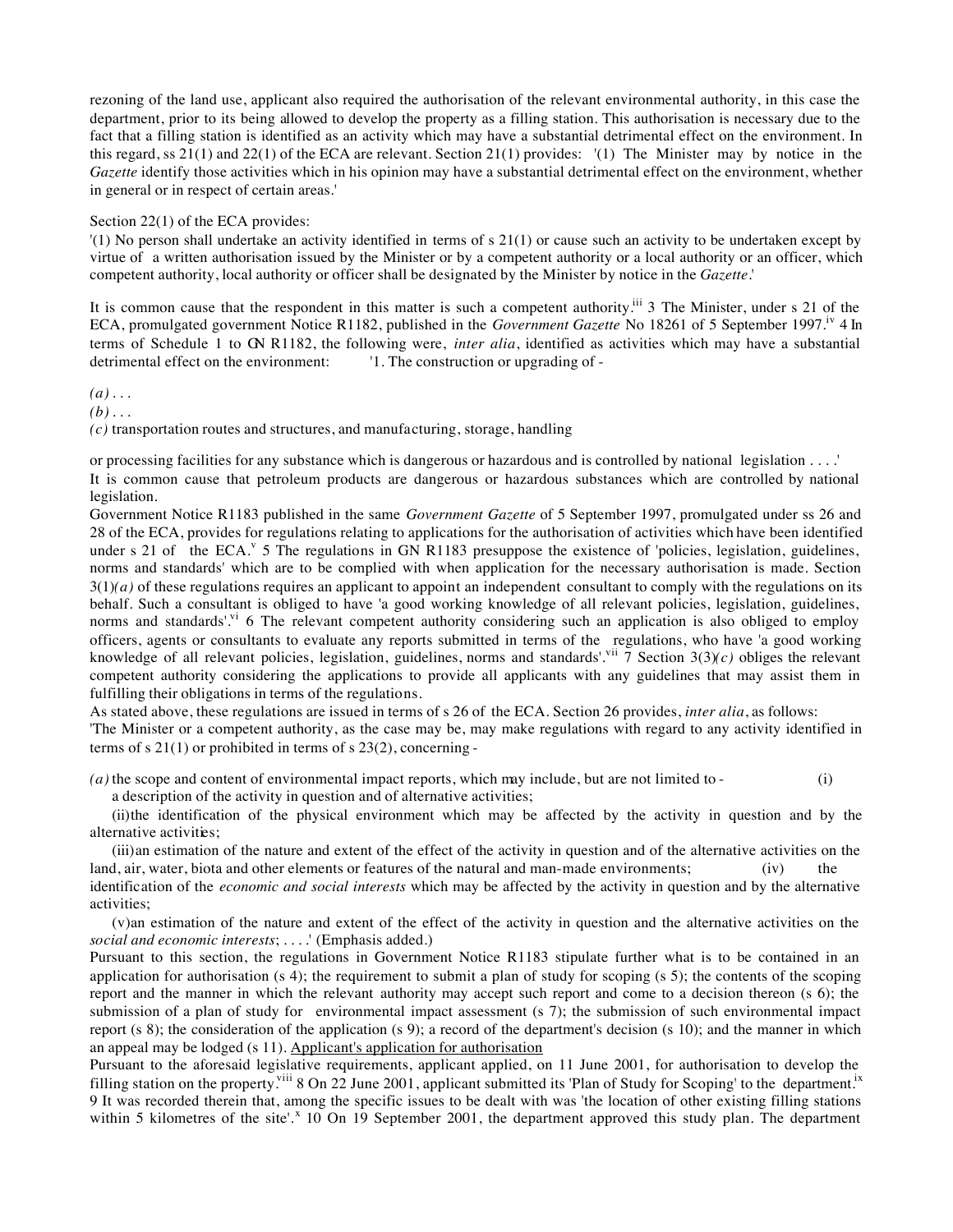directed, *inter alia*, that the scoping report must include a locality map 'with a clear indication of the location of the site in relation with/and the distance of the tank/s from existing filling stations in proximity'.<sup>xi</sup> 11 Applicant's consultants, Mills and Otten, prepared its scoping report.<sup>xii</sup> 12 It was submitted to the department on 19 October 2001. Insofar as the impact on the environment is concerned, it covered the geology and soils, hydrology, topography, climatic conditions, fauna and flora, cultural, social and historical features and land use.<sup>xiii</sup> 13 Paragraph 8.2 of the scoping report recorded the existence of two existing service stations, one to the north, approximately 1,8 kilo metres away, and the other to the south, approximately 1,4 kilometres away. It is further recorded that, from an economic point of view, no impact between the existing sites and the new site is envisaged, the reason being that each of the three sites has its own niche target market, irrespective of the main arterial route through the area. The paragraph concludes with the following:

'It is therefore concluded that the development will not have an impact on the existing facilities in the area.' Attached to the scoping report, as Appendix 1, is a geotechnical report. Paragraph 3.4 of this report dealt with ground water and soil chemistry and stated as follows:

'Minor to moderate perched water seepages were encountered from below a depth of 0,8 m and proper damp -proofing precautions should be taken underneath structures. Cognisance should be taken of the perched water table in the design of subsurface containers and behind retaining walls.'

Reasons for refusing the application On 9 October 2002, the department made its decision refusing to grant the required authorisation. Head of department, Dr P Hanekom, communicated the refusal to the applicant in his letter of even date wherein he stated:

'Enclosed, please find the record of decision and the reasons for declining the authorisation of this proposed development. Attached for your information is a copy of the evaluation checklist and report. $x^i$ <sup>xiv</sup> 14

The record of decision follows the prerequisites set in s 10 of the Schedule to Government Notice R1183. The relevant part contains the following: 'Decision: Application not approved

In reaching the decision not to authorise the proposed development, the department has reviewed and considered all information provided as part of the application for authorisation in terms of GN R1182 and 1183 of ss 21, 22 and 26 of the Environment Conservation Act 73 of 1989. Please note below the main reasons for declining authorisation: Reasons for declining authorisation fall into four categories:

1. Incompatibility of the proposed development with the department's ''Guideline for the Construction and Upgrade of Filling Stations and Associated Tank Installations, September 2001'':

There exist two filling stations within three kilometres of the proposed site.

2. Incompatibility of the proposed development in terms of the National Environmental Management Act 107 of 1998 (see attached Evaluation Checklist):

The requirements necessary for achieving Integrated Environmental Management, as listed in the said Act, have not been complied with.

No comparative assessment of feasible alternatives was done.

Assessment of impacts not done according to the stipulated assessment criteria. Development must be socially, environmentally and economically sustainable (s 2(3)).

There exist two filling stations within three kilometres of the proposed site.

That a risk-averse and cautious approach is applied, which takes into account the limits of current knowledge about the consequences of decisions and actions (s  $2(4)(vii)$ ). With reference to the geological report a significant perched water table is located on the site (water seepage was encountered at approximately 0,8 m from the surface).

3. Incompatibility of the proposed development in terms of the Development Facilitation Act 67 of 1995: The promotion of optimum use of existing resources relating to transportation is compro mised in terms of s 3*(c)*(iv) of the Development Facilitation Act 67 of 1995 as there are two filling stations within three kilometres of the proposed site.

Please refer to the attached Evaluation Checklist for more details regarding the above.

Additional comments: The department has the responsibility to adopt a risk-averse approach and places emphasis on point source pollution, cumulative impacts and social impacts.'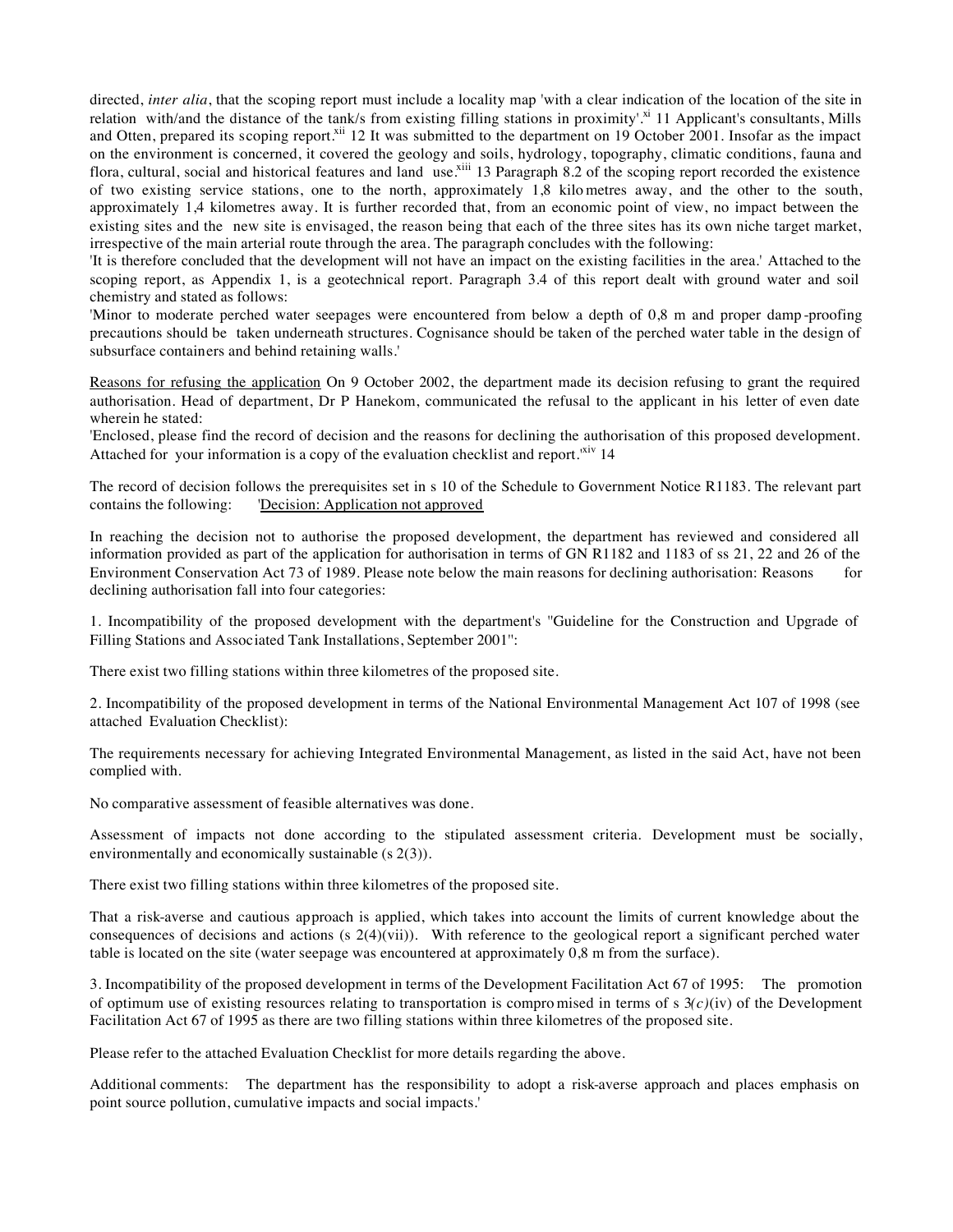Attached to the record of decision is the 'Report Evaluation Checklist'. Tina Rossouw prepared this report on 20 August 2002 for submission to the head of department. It is a 23-page document, divided into the following sections: 'A. Description of proposed development.

B. Alternatives.

- C. Public participation process.
- D. Environmental factors potentially affected.
- E. Cumulative impacts.
- F. Environmental management plan and mitigatory measures.
- G. General.

H. Departmental recommendation.' In para 1 of s A, under a brief description of the locality of the activity, the following comments by the department appear:

'The proposed site is located on portion 2 of erf 115, Kyalami Park, Midrand on the intersection of the R55 (Main Road) and Kyalami Boulevard. It should be noted, at the outset that there exist two filling stations within three kilometres of the proposed site. Therefore given the proliferation of filling stations within close proximity of each other it is clear that this department cannot support the proposed development at this time.'

## In section B, the following comments appear:

'No location alternatives were identified by the scoping report. The report only consists of a motivation as to why the proposed site should be utilised for a filling station. The scoping report therefore considers that the applicability of the site for a proposed filling station is a given.

The absence of any evaluation of possible alternatives (due to the above assumption) has resulted in the scoping report not identifying and evaluating the proposed site and other sites against the necessary criteria. It should further be noted that:

It is necessary to view the sustainability of all new developments within the context of existing economic pressures currently facing filling stations.

There exist two filling stations within 3 kilometres of the site. Given the proliferation of filling stations within the area there exists a serious concern as to the economic viability of the new filling station and the potential economic effects that the filling station will have on already existing service stations.'

Under the heading 'Land Use Alternatives', the following comments appear:

'No land use alternatives have been considered by the scoping report given it is next to a commercial area. Therefore the It should be noted that no more information is required as it is clear that this department cannot support this development proposal at this time.'

The evaluation checklist, which is a standard form recording the department's detailed assessment of the application, evaluated the application in numerous respects. It is not necessary to repeat all the aspects covered in the checklist save to state that the official who prepared the checklist stated in 31 instances that no more information was required 'as it is clear that this department cannot support this development proposal at this time'. Item 7 under section D dealt with 'Hazards and hazardous materials'.

The question is asked whether the proposed development will 'create a significant hazard to the public or the environment through reasonably foreseeable upset and accident conditions involving the release of hazardous materials into the environment'. In response to this question, the following comments appear:

'This department has identified filling stations as being point sources of pollution. Consequently the proliferation of filling stations is considered by this department to place undue stress and risk on the surrounding environment.

The potential exists for the proposed filling station to result in land contamination, through the seepage of spilled fuels into the soil, overfilling of USTs and leaking USTs and pipes.

Such contamination is considered by this department to be completely undesirable. It should be noted that this department does not support the proliferation of filling stations nor does it support the development of filling stations within a 3 km radius of an existing filling station. There are two filling stations within a 2 km radius of the proposed site.

No more information is required as it is clear that this department cannot support this development proposal at this time.' In item 8 under the same section, dealing with hydrology and water quality, the question is posed whether the proposed development will cause 'a potentially detrimental effect to the surrounding ground water quality'. In response to this question, the following comments appear:

'No detailed hydrological study was included in the scoping report. It should be noted that the geological report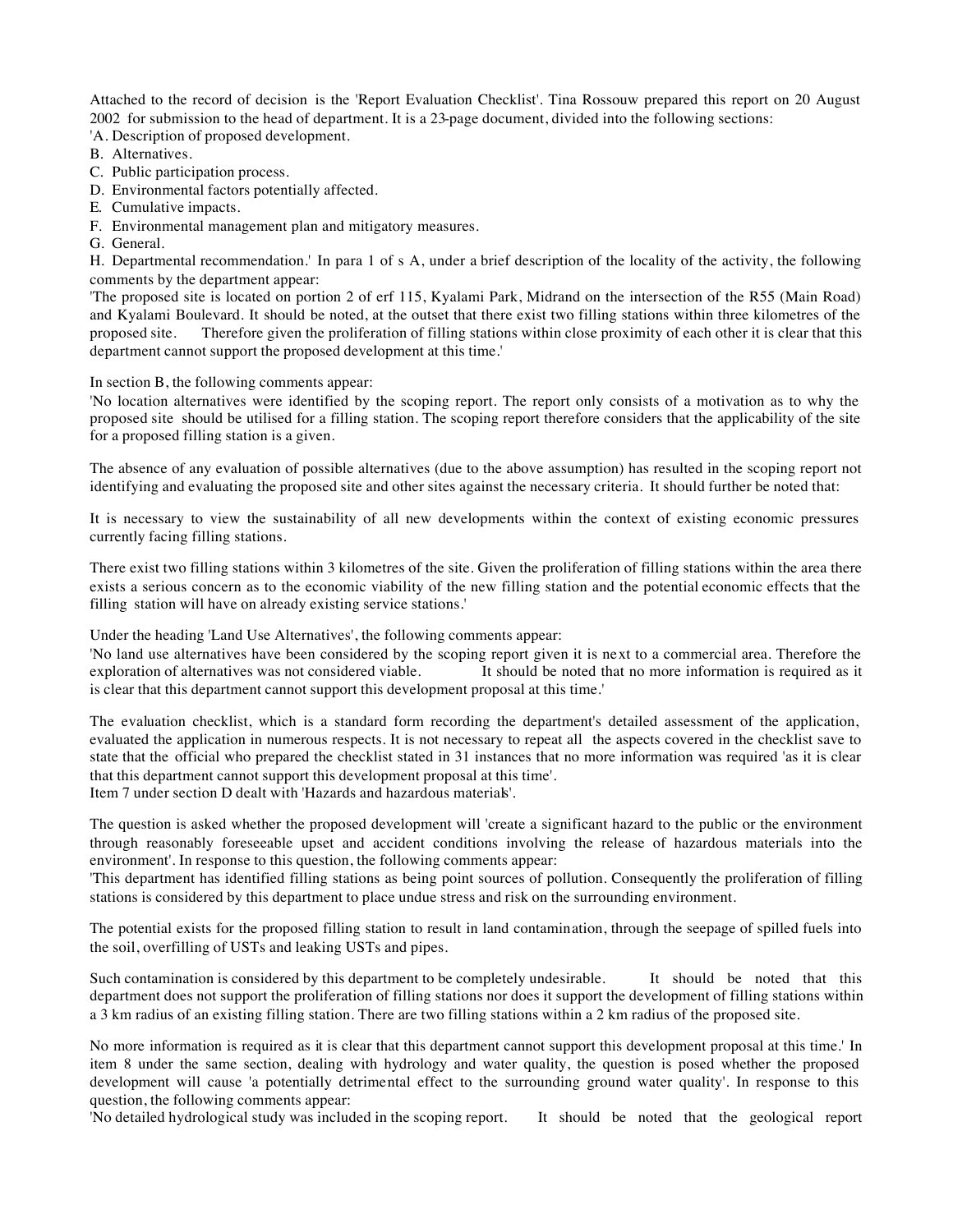identified a perched water table and that water seepages were encountered in most of the test pits.

Ground water pollution can occur as a result of inadequate corrosion protection on tanks, spills and overfills, installation mistakes and pipe work failure. The extent and impact of potential ground water contamination from any one installation is largely dependent on the nature of the underlying geology and ground water conditions. In terms of the precautionary principle this department does not consider it feasible to place the underground water resources at (risk) of possible pollution. Therefore the department feels that the development poses a risk to water pollution.' Applicant took the department's refusal on appeal to the respondent.<sup>xv</sup> 15 The appeal to the respondent was unsuccessful, hence this review application.

### Approach to this application

Before dealing with the opposing contentions and disputes, I need to set out the approach which a Court of review is called upon to adopt in the present matter.

This being an application on notice of motion, I am obliged to adopt the approach set out in *Plascon-Evans Paints Ltd v Van Riebeeck Paints (Pty) Ltd* 1984 (3) SA 623 (A) at 634H - I, where Corbett JA said: 'It is correct that, where in proceedings on notice of motion disputes of fact have arisen on the affidavits, a final order, whether it be an interdict or some other form of relief, may be granted if those facts averred in the applicant's affidavits which have been admitted by the respondent, together with the facts alleged by the respondent, justify such an order.'

The broad effect of this rule is that an application for final relief is generally decided on the respondent's version.<sup>xvi</sup> 16 Applicant's contentions The applicant contended that the record of decision, as read with the evaluation checklist, establish the department's true reason for refusing the application. It was refused not because the new filling station itself posed a danger to the environment (the department did not reach such a conclusion). It is, rather, because there are two other filling stations within three kilometres of applicant's site and, most significantly, because the department regarded it as unacceptable to allow proliferation of filling stations where existing filling stations are economically vulnerable to more competition. Applicant contended that the department applied the distance stipulation rigidly, regardless of the merits of the application. Under the guise of 'environmental concerns', the department was, instead, seeking to regulate the economy on the basis of what are essentially economic considerations unrelated to the environment. It was said that the department's attitude flies in the face of the constitutional principle of legality and the constitutional and statutory limitation of administrative power. It was argued that the decision affected a number of constitutional rights, ie it constituted unreasonable administrative action, more particularly because the department (i) failed to call for more information from the applicant in terms of ss  $6(2)$  and  $(3)(a)$  of the Schedule to GN R1183; (ii) did not apply its mind to the facts; (iii) it seriously impacted on the exercise by applicant of its constitutionally-guaranteed property rights; and (iv) it impacted upon the applicant's right to engage in the endeavour of competitive economic activity in the form of conducting filling stations. Simply put, it was argued that the department's concern was not truly environmental but, rather, one of *regulating the economy to protect the commercial interests of existing filling stations.* To do so, it was said, was beyond the limits of the department's lawful authority. Respondent's contentions

The respondent denied the applicant's contentions. In para 19 of her answering affidavit, she stated the following: 'In taking relevant decisions, I endeavour, to the best of my ability to take into account all the relevant considerations and to render decisions which conform with the statutory and constitutional requirements. The relevant statutory framework will be dealt with in argument. I wish merely to stress that in applications of this nature a wide range of sometimes competing consideration have to be taken into account. There are many relevant considerations which all have to be carefully weighed. The guidelines discussed below, are in no way definitive. They reflect the prevailing policy but are not cast in stone. Every application is considered on its merits. Where appropriate, the guidelines are departed from.'

In paras 20 to 30 of the answering affidavit, the departmental guidelines are discussed. In summary, respondent alleges that the guidelines were established for purposes of evaluating applications of this nature and that they are what they purport to be, ie 'general guidelines' only. Respondent stressed the fact that the formulation of the distance stipulation commences with an introductory sentence that filling stations will 'generally' not be approved for the reasons stated thereafter. This indicates that the distance stipulation in the guidelines is not regarded as rigid or inflexible. The distance stipulation is preceded by the introduction to the 'EIA Administrative Guidelines', which contains the following remarks:

'The purpose of this guideline is to provide an overview of the department's approach to the management of applications in respect of the construction and upgrading of filling stations with a view to ensuring that the department's responsibility in respect of the protection of the environment are carried out in an efficient and considered manner. . . .

In developing the guideline, the department has taken, *inter alia*, international approaches, the views of stakeholders, the department's legislative obligations and its experience in the processing of environmental impact assessments into account.<sup>'xvii</sup> 17 The respondent also referred to the 'Key Issues' in para 3 of a document entitled, 'Background to the EIA Administrative Guideline for the Construction and Upgrade of Filling Stations and Associated Installations' (the 'Background Document'),<sup>xviii</sup> 18 where the following is stated:<sup>xix</sup> 19 'Whilst recognising the need for access to filling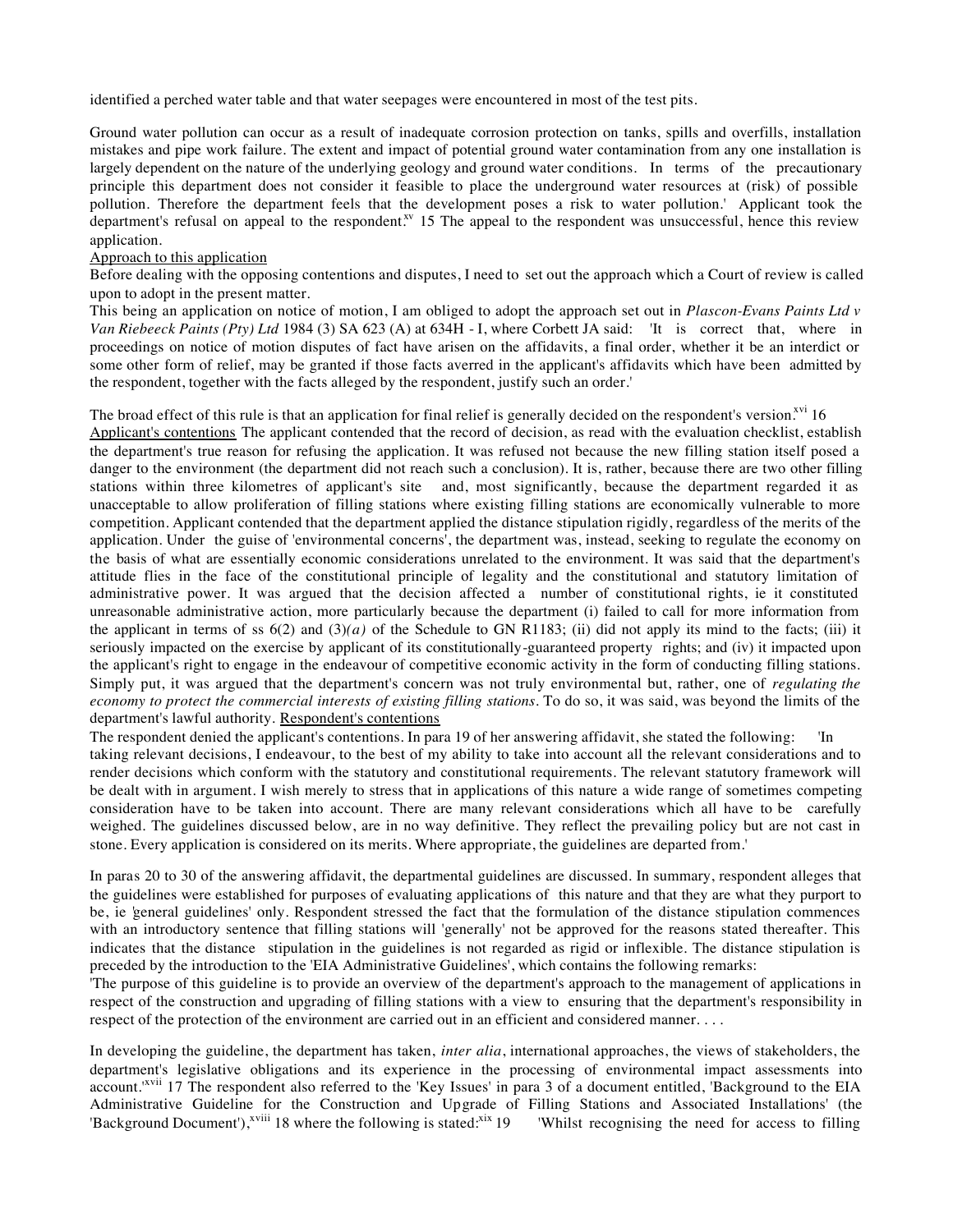stations for the purposes of transport and the potential employment opportunities that filling stations provide, the department's legislative mandate also requires that the negative potential impacts are considered and assessed. In this regard, it is noted that filling stations may be a cause of major sources of pollution and unless appropriate measures are in place, severe environmental impacts could eventuate.'

The document then considers the following key issues as relevant in the determination and adjudication of applications for filling stations, namely, impacts on water, impacts on air quality, social impacts, waste and soil impacts, fire and explosion, transportation, impacts on sensitive areas, cumulative effects, feasibility/sustainability, desirability, limited end-use and change in consumer behaviour. $^{xx}$  20

In paras 26 to 29 of the answering affidavit, the respondent stated the following:

'26. All applications including the one that is the subject of the present application are adjudicated after a careful consideration of a wide range of impacts. In this regard the background document explains in some detail the above issues. In the discussion on ''*cumulative effects*'' the document lists a number of ''*significant cumulative impacts*'' which could result ''*due to the proliferation of filling stations in proximity to each other*''. These cumulative impacts are ground water and soil contamination, visual intrusion and lighting, sense of place and character of the area, an increase in the significance of social impacts and virtual sterilisation of land use.

27. The document further states that the ''*feasibility of new development should be viewed in the context of the extreme economic pressure experienced by existing filling stations*''.

28. The document goes further to discuss the issue of desirability of new developments. It states in very clear terms that ''*current indications based on objections from the public are that the people of Gauteng do not support, and therefore do not need, the development of new filling stations in close proximity to each other, particularly in existing urban/built residential areas*''.

29. Contrary to the applicant's contention the distance stipulation is not used rigidly and/or as the only measurement, rather it is but one of the factors considered during the adjudication process. Where appropriate, the distance stipulation is departed from. Supportive documentation in this regard will be made available to this honourable court if so required.<sup> $rxi$ </sup> 21

Applicant did not dispute these allegations in its replying affidavit.

The 'virtual sterilisation of land use' referred to in para 26 above concerns the so-called footprints or graveyard sites left behind after the closure of filling stations. In this regard, one of the key issues in the Background Document under the heading, 'Limited End-use', states the following:

'Property zoned for filling stations has limited end-use after closure. According to Gautrans' view, the property cannot have direct access to roads at the filling station access points should it be used for another purpose. Given the vast number of applications that the department received to date, it means that Gauteng would in future be sitting with ''graveyard'' sites due to the legacy of the petroleum industry. The department thus has to be guided by all types of developments presently to ensure that Gauteng's environment does not exceed a level beyond which its non-renewable resources are jeopardised. Furthermore remediation costs are high. The re-use of existing sites must therefore be considered.<sup>xxii</sup> 22

The respondent reiterated this argument in para 83.2 of the answering affidavit wherein she stated that the economic viability of filling stations is relevant both to 'the footprints left behind from closures of filling stations' and the department's obligation 'to ensure sustainable development in the Province'. A letter dated 15 June 2001, from the South African Fuel Dealers' Association, supports the respondent's allegation in para 27 above regarding the 'extreme economic pressure experienced by existing filling stations'.<sup>xxiii</sup> 23 Therein, mention is made of the fact 'that more than fifty percent of our dealer network is operating at a net loss'.

In view of applicant's failure to dis pute the allegations in para 29 above, it must be accepted that the department did not apply the distance rule rigidly and has, in fact, in the past departed from it by granting applications, which fell foul of the distance stipulation. This flexible approach is further confirmed by the terms of the March 2002 Guideline.<sup>xxiv</sup> 24 This document explicitly states: 'It should be noted that this document is a guideline and that the department accordingly reserves the right to deviate from the guideline where appropriate.'

This flexible approach is further explained by the respondent in her reply to the applicant's allegations in para 52.4 of the founding affidavit, where it is alleged that the guidelines adopted by the department introduced a new consideration based primarily on economic and social factors rather than environmental considerations. To this, respondent replied in para 97.1 of the answering affidavit as follows:

'I deny the allegations contained in this paragraph. . . . In exercising the mandates assigned by the EIA Regulations, the Head of the department and I have to also consider compliance with the requirements stemming from the NEMA and the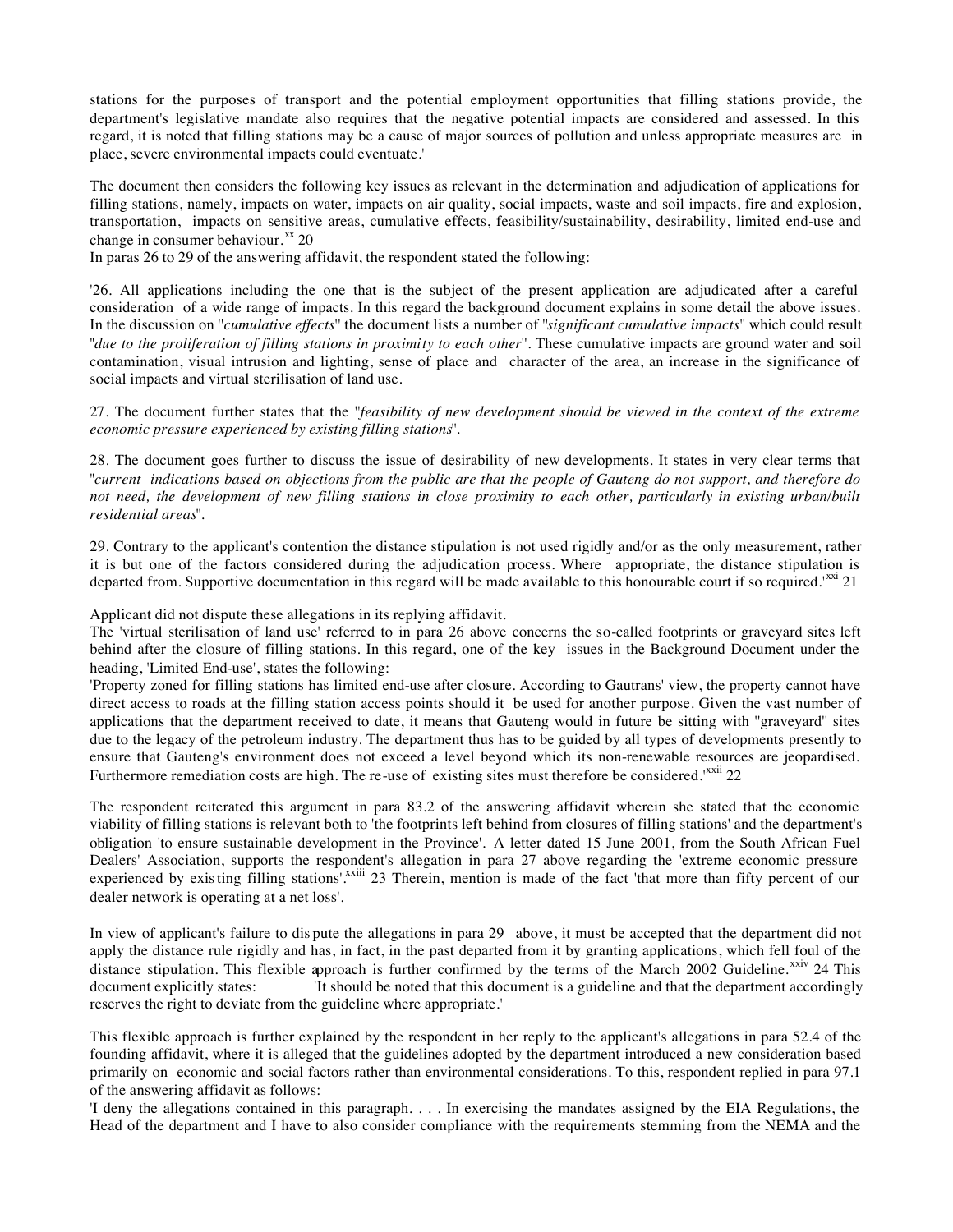Constitution and other legislation as set out above. Although decisions related to these mandates are at the discretion of either the Head of department or myself, it is never an unqualified discretion as it has to be exercised within the context of the legislation and both the HOD and I have to provide, on request, the reasons that informed the decision. Furthermore such decisions can be made subject to a review process through either the appeal process provided for in the regulations or by application to the High Court. It is therefore in the interests of the department to make informed and defensible decisions.'

The respondent also expressly alleged that the March 2001, September 2001 and March 2002 guidelines resulted from the participation of members in the fuel and petroleum industry. It is as a result of such public participation that the distance stipulation was amended from 5 km to 3 km in the March 2002 Guideline. XXV 25

All of the above allegations by the respondent stand uncontroverted.

As to the status of the checklist, respondent alleged in para 121 of the answering affidavit that it '. . . serves only for the responsible official to confirm whether or not all impacts according to the assessment criteria have been addressed and not to express an opinion on the merits of how these impacts have been addressed. Furthermore the evaluation checklist is a tool to assist the responsible official in the evaluation of the application and is not binding on the decision-maker, the head of the department.'

In the replying affidavit, applicant merely responded to these allegations with a bald denial. In any event, in para 142.2, respondent alleged that it is clear from the departmental checklist that other factors, *inter alia*, location alternatives, land use alternatives, no-go options, hydrology and geology are among some of the factors that were considered when the department's decision was made.

The respondent stated unequivocally that the department's mandate is to ensure that negative environmental impacts are avoided or mitigated and that its mandate was derived, *inter alia*, from the Constitution, the ECA, the ECA regulations, NEMA and the DFA<sup>xxvi</sup> 26 The applicant contended that the department's mandate is derived from ss 21, 26 and 28 of the ECA and its regulations. However, the applicant did concede, in para 10 of its replying affidavit that the department was obliged to be guided by the principles set out in s 2 of NEMA, but disputed the competence of the department to have regard to economic and social considerations, which were unrelated to or had no significant relationship to the environment. It was further conceded in para 7.3 of the replying affidavit that the department's task in the present case was to determine whether the proposed development would have an actual or potential detrimental impact on the environment. This latter issue is dependent upon the correct definition of 'environment' and the scope of the department's mandate, which, in turn, will depend upon what legislative imperatives prescribe such definition and mandate.

## The department's mandate

It is quite evident from the respondent's answering affidavit that the decision to refuse applicant's application was heavily influenced by the department's understanding of its mandate to control and protect the environment in the Province. The question whether or not the respondent and the department acted administratively fairly in refusing such application will be determined by the correctness or otherwise of the parties' opposing views in regard to the scope of this mandate. As indicated earlier, applicant contended for a narrow legislative mandate emanating from the ECA and its regulations only, whereas the respondent contended that it has a much wider mandate rooted in the Constitution, the ECA and its regulations as well as the relevant provisions in NEMA and the DFA. It is therefore necessary to examine these legislative instruments. The Constitution

The Constitution reigns supreme. Foundational to our democracy is the advancement of human rights and freedoms and adherence to the constitutional imperatives. Section 1 of the Constitution articulates these values as follows: '1. The Republic of South Africa is one, sovereign, democratic State founded on the following values:

*(a)* Human dignity, the achievement of equality and the *advancement of human rights and freedoms*.

```
(b) . . . (c) Supremacy of the Constitution and the rule of law.
```

```
. . . .' 
(Emphasis added.)
```
The supremacy clause in the Constitution is contained in s 2, which provides: 'This Constitution is the supreme law of the Republic; law or *conduct inconsistent with it is invalid*, and the obligations imposed by it must be fulfilled.'

# (Emphasis added.)

The centrality of the Bill of Rights and its foundational values is expressed in s 7 of the Constitution, which provides: '7(1) This Bill of Rights is the cornerstone of democracy in South Africa. It enshrines the rights of all people in our country and affirms the democratic values of human dignity, equality and freedom.

(2) *The State must respect, protect, promote and fulfil the rights in the Bill of Rights.*

(3) The rights in the Bill of Rights are subject to the limitations contained or referred to in s 36, or elsewhere in the Bill.'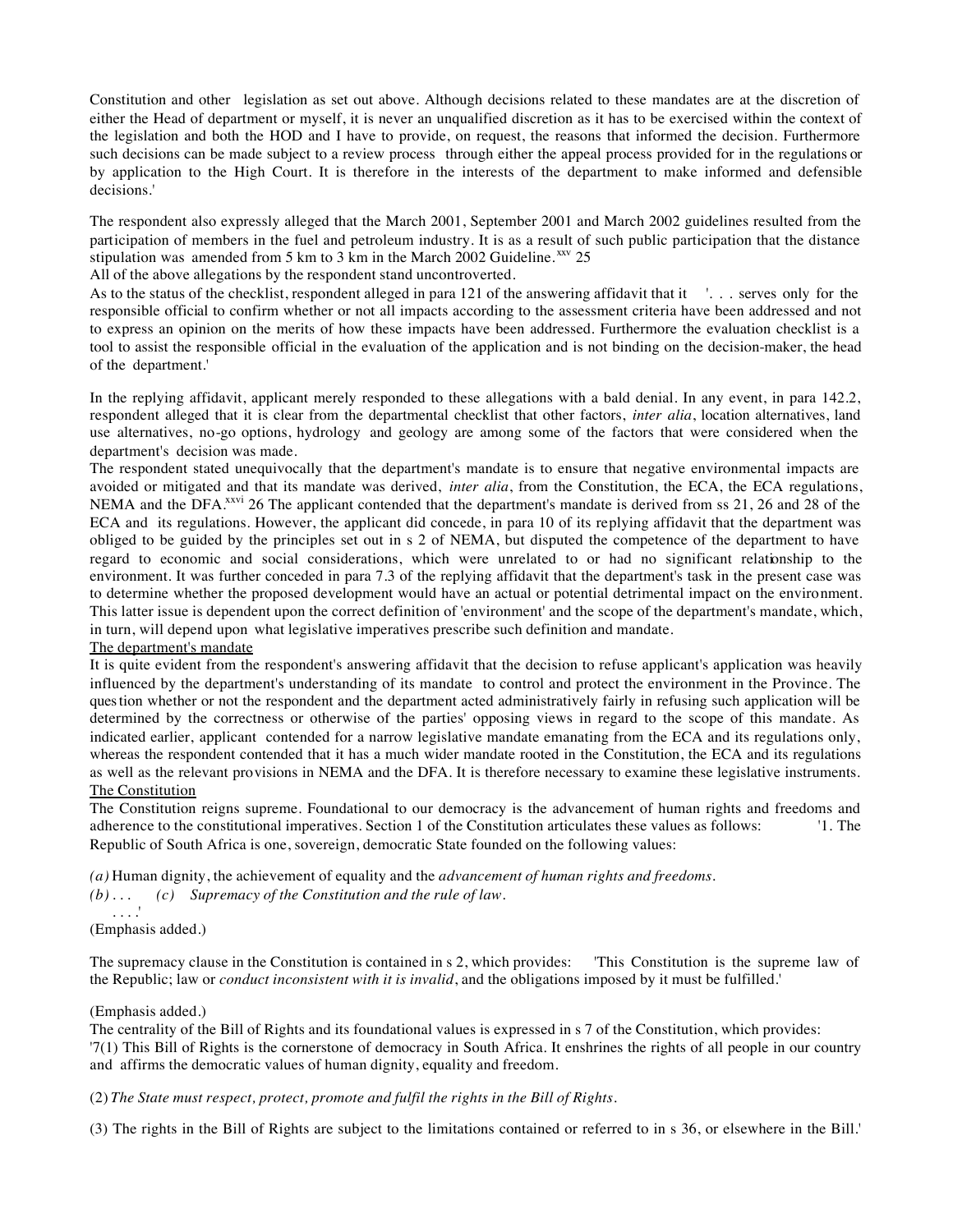(Emphasis added.)

In terms of s  $7(2)$ , the Government has a particular responsibility to sustain and promote the values of the Constitution.<sup>xxvii</sup> 27 The provisions of the Bill of Rights bind the State as well as natural and juristic persons. This is expressed in s 8, which provides: '8(1) The Bill of Rights applies to all law, and binds the legislature, the executive, the judiciary and all organs of state.

(2) A provision of the Bill of Rights binds a natural or a juristic person, if, and to the extent that, it is applicable, taking into account the nature of the right and the nature of any duty imposed by the right.' The Constitutional Court has repeatedly emphasised that constitutional rights must be generously interpreted.<sup>xxviii</sup> 28 The Constitution also lays down certain principles of interpretation. These are embodied in s 39 of the Constitution, which provides: '39(1) When interpreting the Bill of Rights, a court, tribunal or forum -

*(a)* must promote the values that underlie an open and democratic society based on human dignity, equality and freedom;

- *(b)* must consider international law; and
- *(c)* may consider foreign law;

(2) When interpreting any legislation, and when developing the common law or customary law, every court, tribunal or forum must promote the spirit, purport and objects of the Bill of Rights. (3) The Bill of Rights does not deny the existence of any other rights or freedoms that are recognised or conferred by common law, customary law or legislation to the extent that they are consistent with the Bill.'

The meaning and import of the injunction contained in s 39(2) has been stated by the Constitutional Court as follows: 'This means that all statutes must be interpreted through the prism of the Bill of Rights. All law-making authority must be exercised in accordance with the Constitution.<sup>xxix</sup> 29

Both the respondent and the department are also subject to the express provisions in the Bill of Rights regarding the environment. This is articulated in s 24, which provides:

'Everyone has the right -

*(a)* to an environment that is not harmful to their health or well-being; and

*(b)* to have the environment protected, for the benefit of present and future generations, *through reasonable legislative and other measures that -*

(i)prevent pollution and ecological degradation;

(ii)promote conservation; and

(iii)secure *ecologically sustainable development and use of natural resources while promoting justifiable economic and social development*.'

(Emphasis added.) By virtue of s 24, environmental considerations, often ignored in the past, have now been given rightful prominence by their inclusion in the Constitution. In line with this elevation to prominence, it was stated in *Director: Mineral Development, Gauteng Region, and Another v Save the Vaal Environment and Others* 1999 (2) SA 709 (SCA) at 719C - D that:

'Our Constitution, by including environmental rights as fundamental, justiciable human rights, by necessary implication requires that environmental considerations be accorded appropriate recognition and respect in the *administrative processes* in our country. Together with the change in the ideological climate must also come a change in our *legal and administrative approach to environmental concerns*.'

(Emphasis added.) The respondent and the department are at the centre of these 'administrative processes' as far as the promotion and protection of the constitutional right to the environment in Gauteng is concerned. They cannot avoid this constitutional duty. They are required to carry it out by means of adequate legislation and other programmes. Section 24*(b)* expressly obliges the State to take reasonable legislative *and* other measures to protect the environment. In *Government of the Republic of South Africa and Others v Grootboom and Others* 2001 (1) SA 46 (CC) (2000 (11) BCLR 1169) at 69B - D, Yacoob J said that:

'[42] The State is required to take reasonable legislative *and* other measures. Legislative measures by themselves are not likely to constitute constitutional compliance. *Mere legislation is not enough*. The State is obliged to act to achieve the intended result, and the legislative measures will invariably have to be *supported by appropriate, well-directed policies and programs implemented by the Executive*. These policies and programs must be reasonable both in their conception and their implementation. The formulation of a program is only the first stage in meeting the State's obligations. The program must also be reasonably implemented. An otherwise reasonable program that is not implemented reasonably will not constitute compliance with the State's obligations.'

## (Emphasis added.)

In para [43], Yacoob J went on to say that programmes instituted by the State 'must be balanced and flexible'. In para [41],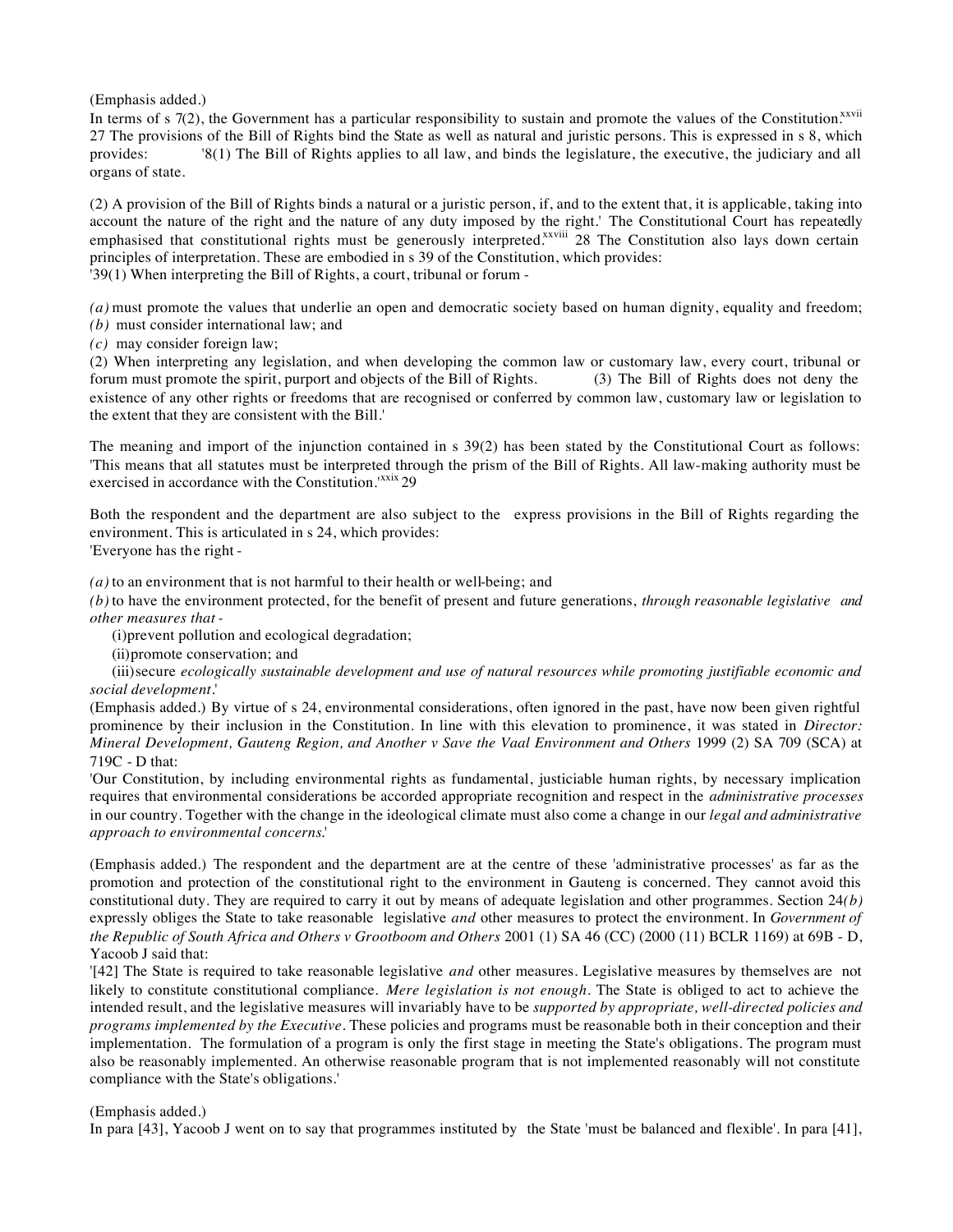at p 68, Yacoob J was also at pains to emphasise the necessity for these measures to establish a coherent public programme directed towards the progressive realisation of the protected right. Meas ures adopted by the State must be capable of facilitating the realisation of the right. However, the precise contours and content of the measures to be adopted are primarily a matter for the Legislature and the Executive. They must, however, ensure that the measures they adopt are reasonable. It is the Court's duty to subject the reasonableness of these measures to evaluation while constantly keeping in mind that courts are generally 'ill-suited to adjudicate upon issues where Court orders could have multiple social and economic consequences for the community'.<sup>xxx</sup> 30 I am in respectful agreement with Prof Shadrack B O Gutto<sup>xxi</sup> 31 that the constitutional right to environment is on a par with the rights to freedom of trade, occupation, profession and property entrenched in ss 22 and 25 of the Constitution. In any dealings with the physical expressions of property, land and freedom to trade, the environmental rights requirements should be part and parcel of the factors to be considered without any *a priori* grading of the rights. It will require a balancing of rights where competing interests and norms are concerned. This is in line with the injunction in s 24*(b)*(iii) that ecologically sustainable development and the use of natural resources are to be promoted jointly with justifiable economic and social development. The balancing of environmental interests with justifiable economic and social development is to be conceptualised well beyond the interests of the present living generation. This must be correct since s 24*(b)* requires the environment to be protected for the benefit of 'present and future generations'. The above principles of 'intergenerational equity', which qualifies the rights to ownership of land, have been recognised as far back as 1971 when, in *King v Dykes* 1971 (3) SA 540 (RA), MacDonald ACJ said at 545G - H:

'The idea which prevailed in the past that ownership of land conferred the right on the owner to use his land as he pleased is rapidly giving way in the modern world to the more responsible conception that an owner must not use his land in a way which may prejudice his neighbours or the community in which he lives, and that *he holds his land in trust for future generations*. Legislation dealing with such matters as town and country planning, the conservation of natural resources, and the prevention of pollution, and regulations designed to ensure that proper farming practices are followed, all bear eloquent testimony of the existence of this more civilised and enlightened attitude towards the rights conferred by ownership of land.'

#### (Emphasis added.)

Sands *Principles of International Environmental Law* 1995 describes the recurring legal elements of 'ecological sustainable development' as follows: (i) the need to preserve natural systems for the benefit of future generations; (ii) the aim of exploiting natural resources in a manner which is 'sustainable' or 'prudent' or 'rational' or 'wise' or 'appropriate' (the principle of sustainable use); (iii) the equitable use of natural resources (the principle of equitable use); and (iv) the need to ensure that environmental considerations are incorporated into economic and other development plans, programmes, and projects (the principle of integration).<sup>xxxii</sup> 32 It has been held that the goal of attaining sustainable development is likely to play a major role in determining important environmental disputes in the future. This is so because sustainable development constitutes an integral part of modern international law and will balance the competing demands of development and environmental protection.<sup>xxxiii</sup> 33 The concept of 'sustainable development' is the fundamental building block around which environmental legal norms have been fas hioned, both internationally and in South Africa, and is reflected in s 24*(b)*(iii) of the Constitution.

Pure economic principles will no longer determine, in an unbridled fashion, whether a development is acceptable. Development, which may be regarded as economically and financially sound, will, in future, be balanced by its environmental impact, taking coherent cognisance of the principle of intergenerational equity and sustainable use of resources in order to arrive at an integrated management of the environment, sustainable development and socio-economic concerns. By elevating the environment to a fundamental justiciable human right, South Africa has irreversibly embarked on a road, which will lead to the goal of attaining a protected environment by an integrated approach, which takes into consideration, *inter alia*, socio-economic concerns and principles.

The Environment Conservation Act 73 of 1989 (ECA) In pre-1994 South Africa, the environment was controlled by this Act and its regulations. Although the ECA predates the constitutional dispensation, s 39(2) of the Constitution requires a court to interpret its provisions in a way which will 'promote the spirit, purport and objects of the Bill of Rights'.

The preamble to the ECA records that the Act is intended 'to provide for the effective protection and controlled utilisation of the *environment* and for matters incidental thereto'. The 'environment' is defined in s 1 as meaning

'the aggregate of surrounding objects, conditions and influences that influence the life and habits of man or any other organism or collection of organisms'. This broad and inclusive definition of the environment is consistent with international law as contained in various international conventions and treaties.<sup>xxiv</sup> 34 It incorporates all the specialist and older categories of 'pollution', 'conservation', 'health' and similar concepts. In line with international law, the environment is a composite right,<sup>xxxv</sup> 35 which includes social, economic and cultural considerations in order to ultimately result in a balanced environment.<sup>xxxvi</sup> 36 Because the ECA is pre-1994, the aforesaid wide definition of 'environment' already existed in our law when the interim and final Constitutions were drafted and promulgated.

The aforesaid wide and broad definition of environment is to be distinguished from the more limited definition of the concept 'protected natural environment' as referred to in s 16(1) of the ECA. A lively academic debate has existed for a long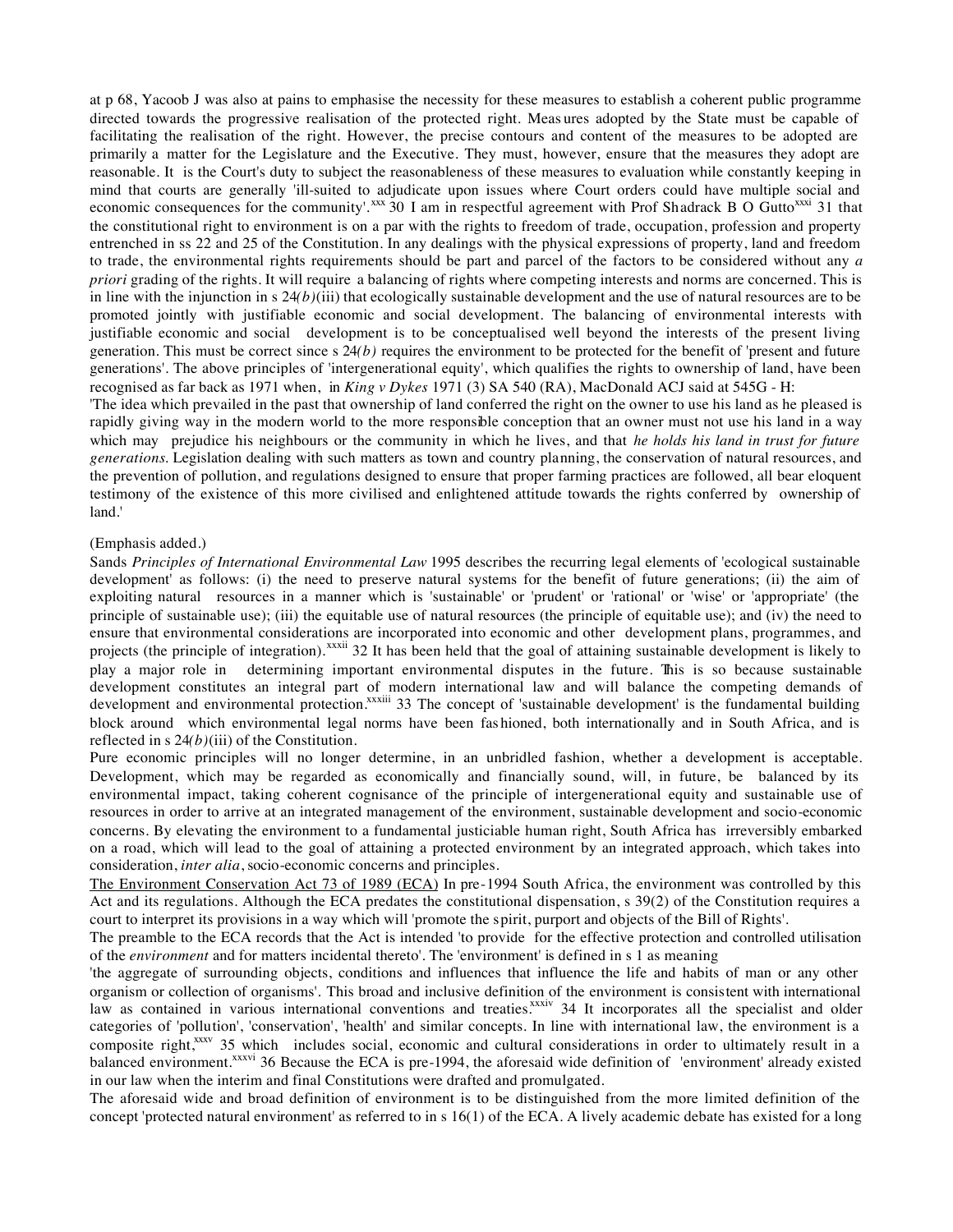time concerning the true definition of the environment. On the one hand, a more limited approach has defined 'environment' as relating only to the natural environment or simply, God's created physical environment. In this sense, it would exclude social, cultural, economic and spatial environment, in short, the entire anthropogenic environment. At the other end of the spectrum, it was appreciated that it would be unrealistic to restrict environment to the purely natural environment because most of the erstwhile natural environment is no longer in that state but has, to a greater or lesser degree, been modified by humans, save in protected wilderness areas. In promulgating the ECA, South Africa chose to embark upon the extensive approach to environment by giving it a comprehensive definition, which is as all-embracing as may be imagined.<sup>xxxvii</sup> 37

The broad definition of 'environment', in my view, would include all conditions and influences affecting the life and habits of man. This surely would include socio-economic conditions and influences. The National Environmental Management Act 107 of 1998 (NEMA)

Pursuant to s 24 of the final Constitution, the Legislature responded by promulgating NEMA. Its commencement date was stated to be 29 January 1999. The purpose of this Act is said to be: "To provide for co-operative environmental governance by establishing principles for decision-making on matters affecting the environment, institutions that will promote co-operative governance and procedures for co-ordinating environmental functions exercised by organs of State; to provide for the prohibition, restriction or control of activities which are likely to have a detrimental effect on the environment; and to provide for matters connected therewith.'

NEMA contains a preamble which recognises, *inter alia*, that everyone has the right to an environment that is not harmful to his or her health or well-being; that the State must respect, protect, promote and fulfil the social, economic and environmental rights of everyone; that sustainable development requires the integration of social, economic and environmental factors in the planning, implementation and evaluation of decisions to ensure that development serves present and future generations;

that everyone has the right to have the environment protected for the benefit of present and future generations through reasonable legislative and other measures that prevent pollution and ecological degradation, promote conservation and secure ecologically sustainable development and use of natural resources, while promoting justifiable economic and social development; that all spheres of government and all organs of State must co-operate with and consult and support one another; that it is desirable that the law develops a framework for integrating good environmental management into all development activities; that the law should promote certainty with regard to decision-making by organs of State on matters affecting the environment; that the law should establish principles guiding the exercise of functions affecting the environment; that the law should ensure that organs of State maintain the principles guiding the exercise of functions affecting the environment; and that the law should establish procedures and institutions to facilitate and promote public participation in environmental governance. It is manifest from the aforesaid that the intention of the Legislature was to establish a co-operative and integrated policy of protecting the environment which will take into account social, economic and environmental factors in the planning, implementation and evaluation thereof for the benefit of present and future generations. It calls for legislative 'and other measures' which would develop a framework for integrated and good environmental management and certainty of decision-making by organs of State, all of which are to be the result of public participation in environmental governance.

Section 1(1) of NEMA defines 'environment' as meaning

'the surroundings within which humans exist and that are made up of -

(i)the land, water and atmosphere of the earth;

(ii)micro -organisms, plant and animal life;

-

(iii)any part or combination of (i) and (ii) and the interrelationships among and between them; and

(iv)the physical, chemical, aesthetic and cultural properties and conditions of the foregoing that influence human health and well-being'.

Section 1(1) also contains a definition of the concept of 'sustainable development' as meaning 'the integration of social, and environmental factors into planning, implementation and decision-making so as to ensure that development serves present and future generations.'

In s 1(4), it is expressly provided that neither the absence of any reference in the Act to a duty to consult or give a hearing exempts an official or authority from the duty to act fairly.

The principles upon which NEMA is to be applied are set out in s 2, which provides:  $\frac{2(1)}{2}$  The principles set out in this section apply throughout the Republic to the actions of all organs of state that may significantly affect the environment and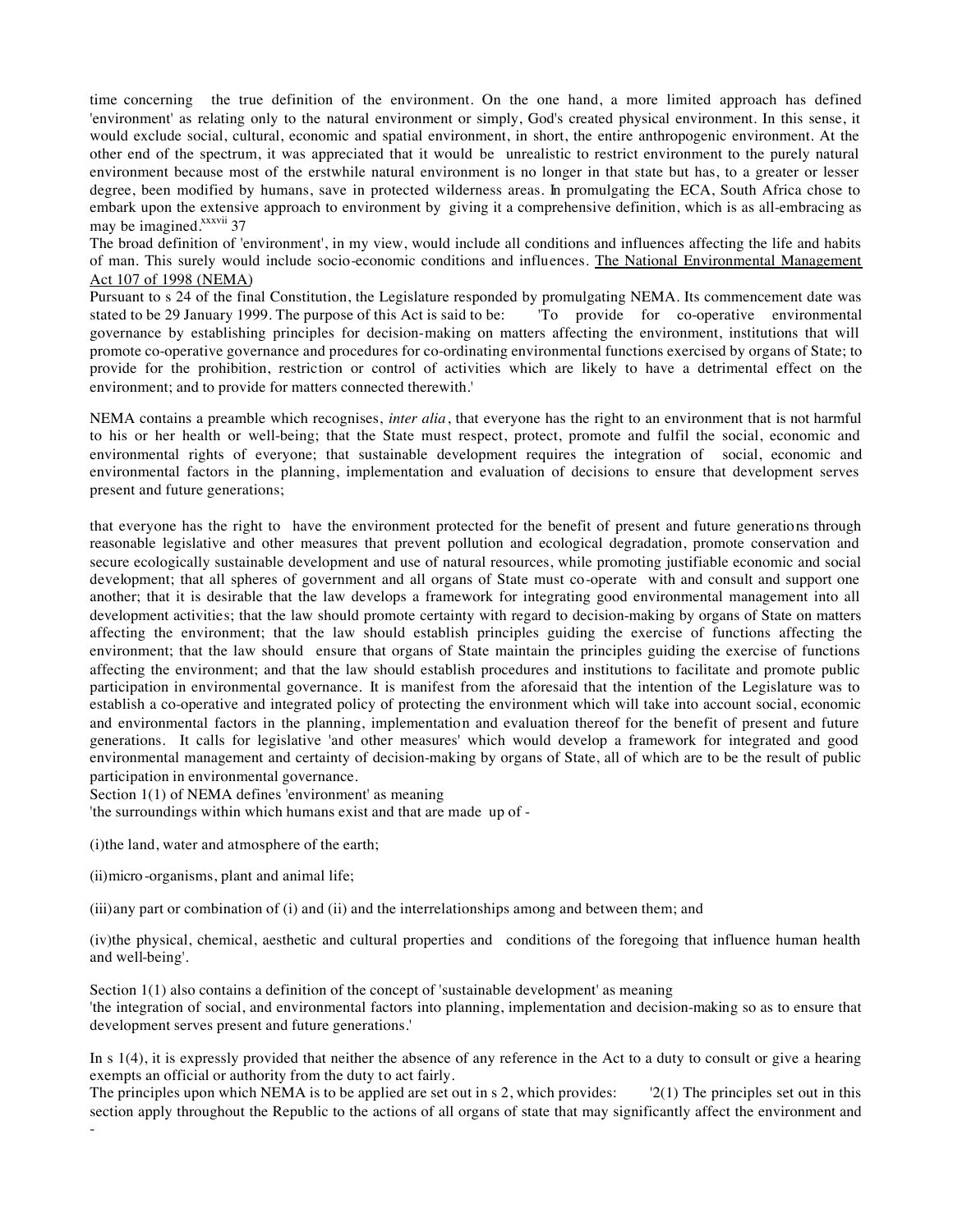*(a)* shall apply alongside all other appropriate and relevant considerations, including the State's responsibility to respect, protect, promote and fulfil the

*social and economic rights* in chapter 2 of the Constitution and in particular the basic needs of categories of persons disadvantaged by unfair discrimination;

*(b)* serve as the general framework within which environmental management and implementation plans must be formulated; *(c)* serve as *guidelines* by reference to which any organ of state must exercise any function when taking any decision in terms of this Act or any statutory provision concerning the protection of the environment;  $(d)$ ...

*(e)* guide the interpretation, administration and implementation of this Act, *and any other law concerned with the protection or management of the environment.*

(2) Environmental management must place people and their needs at the forefront of its concern and serve their physical, psychological, developmental, cultural and *social* interests equitably.

(3) *Development must be socially, environmentally and economically sustainable.*

(4) *(a) Sustainable development* requires the consideration of all relevant factors including the following:

 $(i)$  ...

(ii)that pollution and degradation of the environment are avoided, or, where they cannot be altogether avoided, are minimised and remedied;

 $(iii) - (vi) \ldots$ 

(vii)that *a risk -averse* and cautious approach is applied, which takes into account the limits of current knowledge about the consequences of decisions and actions; and (viii) that negative impacts on the environment a that negative impacts on the environment and on people's environmental rights be *anticipated* and prevented, and where they cannot be altogether prevented, are minimised and remedied.

*(b)* Environmental management must be *integrated*, acknowledging that all elements of the environment are linked and interrelated, and it must take into account the effects of decisions on all aspects of the environment and all people in the environment by pursuing the selection of the best practicable environmental options.

 $(c)$  ...

 $(d)$  ...

(e) Responsibility for the environmental health and safety consequences of a policy, programme, project, product, process, service or activity exists *throughout its life cycle*.  $(f) - (h) \dots$ service or activity exists *throughout its life cycle*.

*(i)* The *social, economic and environmental* impacts of activities, including disadvantages and benefits, must be considered, assessed and evaluated, and decisions must be appropriate in the light of such consideration and assessment.

 $(j) - (k)$ ...

*(l)* There must be intergovernmental co-ordination *and harmonisation of policies, legislation and actions relating to the environment.*

 $(m) - (n)$ ...

*(o)* The environment is held in public trust for the people, the beneficial use of environmental resources must serve the *public interest* and the environment must be protected as the people's common heritage.' (Emphasis added.)

Chapter 5 of NEMA is intended to provide a legislative framework for the establishment of an Integrated Environmental Management programme. According to s 23(1), this chapter is intended to 'promote the application of appropriate environmental management tools in order to ensure the integrated environmental management of activities'. Section 23(2) provides:

'23(2) The general objective of integrated environmental management is to -

*(a)* promote the *integration of the principles of environmental management set out in s 2 into the making of all decisions which may have a significant effect on the environment*; *(b)* identify, predict and evaluate the *actual and potential impact on the environment, socio-economic conditions and* cultural heritage, the risks and consequences and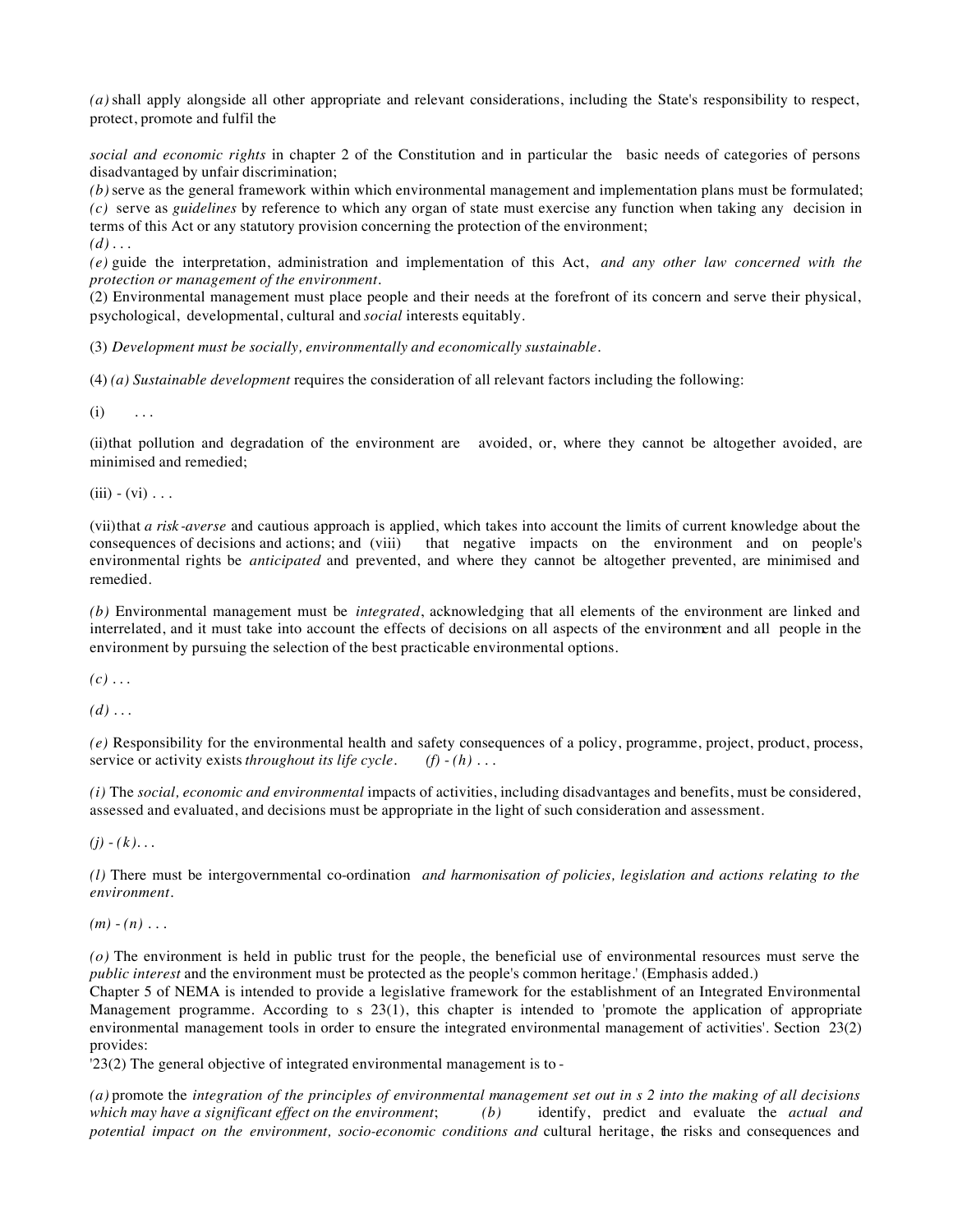alternatives and options for mitigation of activities, with a view to minimising negative impacts, maximising benefits, and promoting compliance with the principles of environmental management set out in s 2;

*(c)* ensure that the effects of activities on the environment receive adequate consideration before actions are taken in connection with them;

*(d) ensure adequate and appropriate opportunity for public participation in decisions that may affect the environment*; . . .'. (Emphasis added.)

Section 24, which is also part of chap 5, provides:

'24(1) In order to give effect to the general objectives of integrated environmental management laid down in this chapter, the potential impact on -

*(a)* the environment;

*(b) socio-economic conditions*; and

*(c)* the cultural heritage,

*of activities that require authorisation or permission by law* and which may significantly affect the environment, must be considered, investigated and assessed prior to their implementation and reported to the organ of State charged by law with authorising, permitting, or otherwise allowing the implementation of an activity.'

(Emphasis added.)

Section 24(2) empowers the Minister, with the concurrence of the MEC, to prescribe and identify activities which may not be commenced without prior authorisation from the Minister or MEC. This subsection is similar to s 21 of the ECA. In terms of s 50(2) of NEMA, ss 21, 22 and 26 of the ECA and the notices and regulations issued pursuant thereto will be repealed on a date to be published by the Minister once the Minister is satisfied that regulations or notices issued under s 24 of NEMA have made the regulations and notices under ss 21 and 22 of the ECA redundant. This has not yet occurred but it is clear that the Legislature's intention is, ultimately, to repeal the ECA and its regulations in their entirety in favour of NEMA.

Section 24(3) provides for regulations to be made laying down the procedures to be followed and the reports to be prepared in respect of the investigation, assessment and communication of the potential impact of activities contemplated in ss (1). Section 24(7) prescribes the minimum requirements of the procedures for such investigations, assessments and communication of the potential impact of activities. Of relevance to the present dispute is the following subsection, which provides:

'24(7) Procedures for the investigation, assessment and communication of the *potential impact* of activities must, as a minimum, ensure the following:

*(a)* Investigation of the environment likely to be significantly affected by the proposed activity and alternatives thereto;

*(b)* investigation of the potential impact, including cumulative effects, of the activity and its alternatives on the environment, *socio-economic conditions* and cultural heritage, and assessment of the significance of that *potential impact*; *(c)* investigation of mitigation measures to keep adverse impacts to a minimum, *as well as the option of not implementing* 

# *the activity*;

*(d) public information and participation*, independent review and conflict resolution in all phases of the investigation and assessment impacts; . . . . '

# (Emphasis added.)

Because ss 21 and 22 of ECA remain in force where a person seeks authorisation to carry out an activity identified under s 21 of the ECA, the ECA regulations continue to apply, subject to compliance with s 24(7) of NEMA.<sup>xxxviii</sup> 38 It is with the aforesaid concerns in mind that the department embarked on a process of public participation in arriving at the Guidelines of March 2002. As indicated earlier, that is why the regulations in GN R1182 and R1183 of 5 September 1997 recognised the existence of 'guidelines' containing policy considerations and programmes initiated by the department in conjunction with stakeholders.

The Development Facilitation Act 67 of 1995 (DFA)

The Development Facilitation Act imposes a range of obligations on the State. Section 2 of the DFA provides in relevant part: '2. The general principles set out in s 3 apply throughout the Republic and -

*(a)* . . .

*(b)* . . .

*(c)* serve as guidelines by reference to which any competent authority shall exercise any discretion or take any decision in terms of this Act or any other law dealing with *land development*. . . .' (Emphasis added.)

'Land development' is defined in s 1 as 'any procedure aimed at changing the use of land for the purpose of using the land mainly for residential, industrial, business, small-scale farming, community or similar purposes . . .'. The relevant portions of s 3 of the DFA, which deal with the general principles for land development, provide as follows: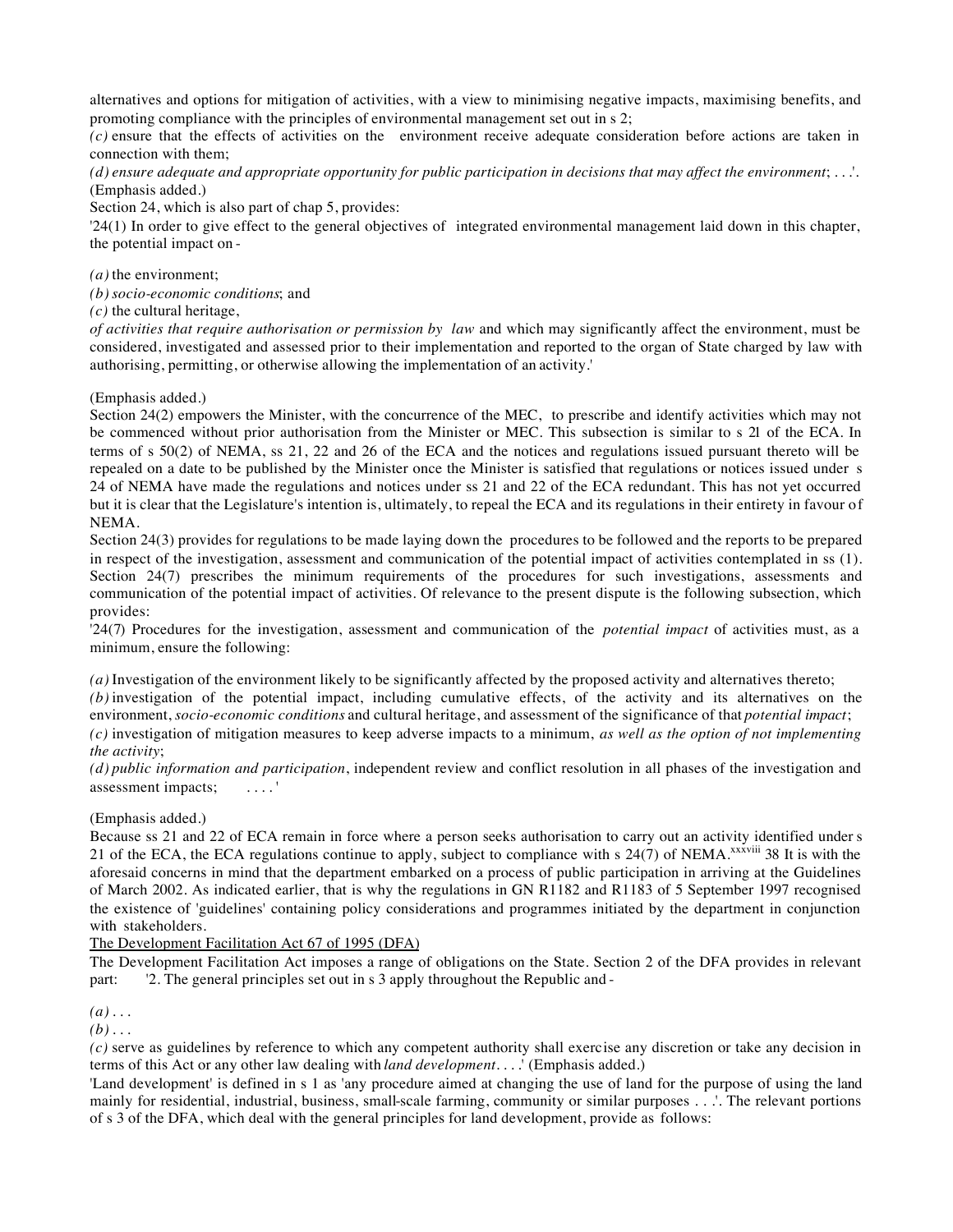'3(1) The following general principles apply, on the basis set out in s 2, to *all land development*:

*(a)* . . .

 $(b)$ ...

*(c)* Policy administrative practice and laws should promote efficient and integrated land development in that they - (i)promote the integration of the *social, economic*, institutional and physical aspects of land development;  $(ii) - (iii) \ldots$ 

(iv)optimise the use of existing resources including such resources relating to agricultural, land, minerals, bulk infrastructure, roads, *transportation* and social facilities;

 $(v)$  -  $(vii)$  . . .

(viii)*encourage environmentally sustainable land development practices and processes*.' (Emphasis added.)

# Evaluation

It is clear from the above analysis that the department is subject to a wide range of constitutional and statutory duties that entitle and oblige it to take into account, *inter alia*, the following:

- 1. Because the Constitution reigns supreme, the department, as the competent organ of state, is obliged to respect, promote, protect and fulfil the rights in the Bill of Rights. $\frac{x}{x}$  39 A failure to do so would render its conduct invalid.<sup>xl</sup> 40
- 2. The need to protect the environment for the benefit of present and future generations through reasonable legislative and other measures that prevent pollution and ecological degradation, promote conservation and secure ecologically sustainable development and the use of natural resources while promoting justifiable economic and social development.<sup>xli</sup> 41 In executing this obligation, the department is obliged to develop an integrated environmental management programme, which takes cognisance of a wide spectrum of considerations, including international conventions and approaches as a result of the broad and extensive definition of 'environment' in the ECA, which, *inter alia*, includes the consideration of socioeconomic conditions.<sup>xlii</sup> 42
- 3. The need to prescribe regulations with regard to hazardous activities identified in terms of s 21(1) of the ECA which identify the economic and social interests which may be affected by any such activity in question or alternatives thereto.<sup>xliii</sup> 43
- 4. The need to consider all relevant policies, legislation, guidelines, norms and standards when exercising decision-making powers in relation to the integrated development of the environment in respect of identified activities.<sup>xliv</sup> 44
- 5. To take measures to promote development that is socially, environmentally and economically sustainable.<sup> $x/v$ </sup> 45
- 6. It must promote sustainable development, which requires consideration of all relevant factors, including a minimisation of degradation of the environment if it cannot altogether be avoided, a risk-averse and cautious approach about future consequences of decisions and actions taking account of the limits of current knowledge. $x^{1}$  46
- 7. It has to implement the general objectives of an integrated environmental management programme, which requires consideration of the potential impact on the environment, socio-economic conditions and cultural heritage of activities that require authorisation or permission by law. <sup>xlvii</sup> 47 8. It must have regard to the cumulative potential impacts and effects of proposed activities on the environment, socio-economic conditions and cultural heritage and to assess such potential impact.<sup>xlviii</sup> 48 It is also obliged to promote efficient and integrated land development; to promote the integration of the social economic institution and physical aspects of land development; to optimise the use of existing resources, including resources relating to transportation; and to encourage environmentally sustainable land development practices and processes.<sup>xlix</sup> 49
- 9. It must prepare guidelines in consultation with relevant stakeholders.<sup>1</sup> 50 In developing these guidelines, cognisance is to be taken of international perspectives and experiences.

All of these statutory obligations make it abundantly clear that the department's mandate includes the consideration of socio-economic factors as an integral part of its environmental responsibility. In my view, this is an inevitable conclusion arising from the constitutional injunction emanating from s 24 of the Constitution and the existing legislation which is currently in force regulating the environment and the development of identified activities on land which may have a detrimental effect on the environment.

Therefore, I reject the contention advanced by Mr *Kennedy* that socio-economic considerations fall outside the department's mandate when considering applications for authorisation under s 22 of the ECA to develop a filling station. The contention that the department was not permitted to apply the principles set out in NEMA in considering the application is also untenable as it flies in the face of s  $2(1)(e)$  of NEMA which obliges all organs of state concerned with the protection of the environment to apply these principles when implementing NEMA 'and any other law concerned with the protection or management of the environment'. Thus, even where the ECA is applied, the NEMA principles have to be applied also. The guidelines

For purposes of this application, it is necessary to accept the allegations made by the respondent in her answering affidavit regarding the purpose of and process by which the guidelines were drafted and introduced. The Background Document<sup>li</sup> 51 dated March 2002 sets out the department's approach to the management of applications in respect of the construction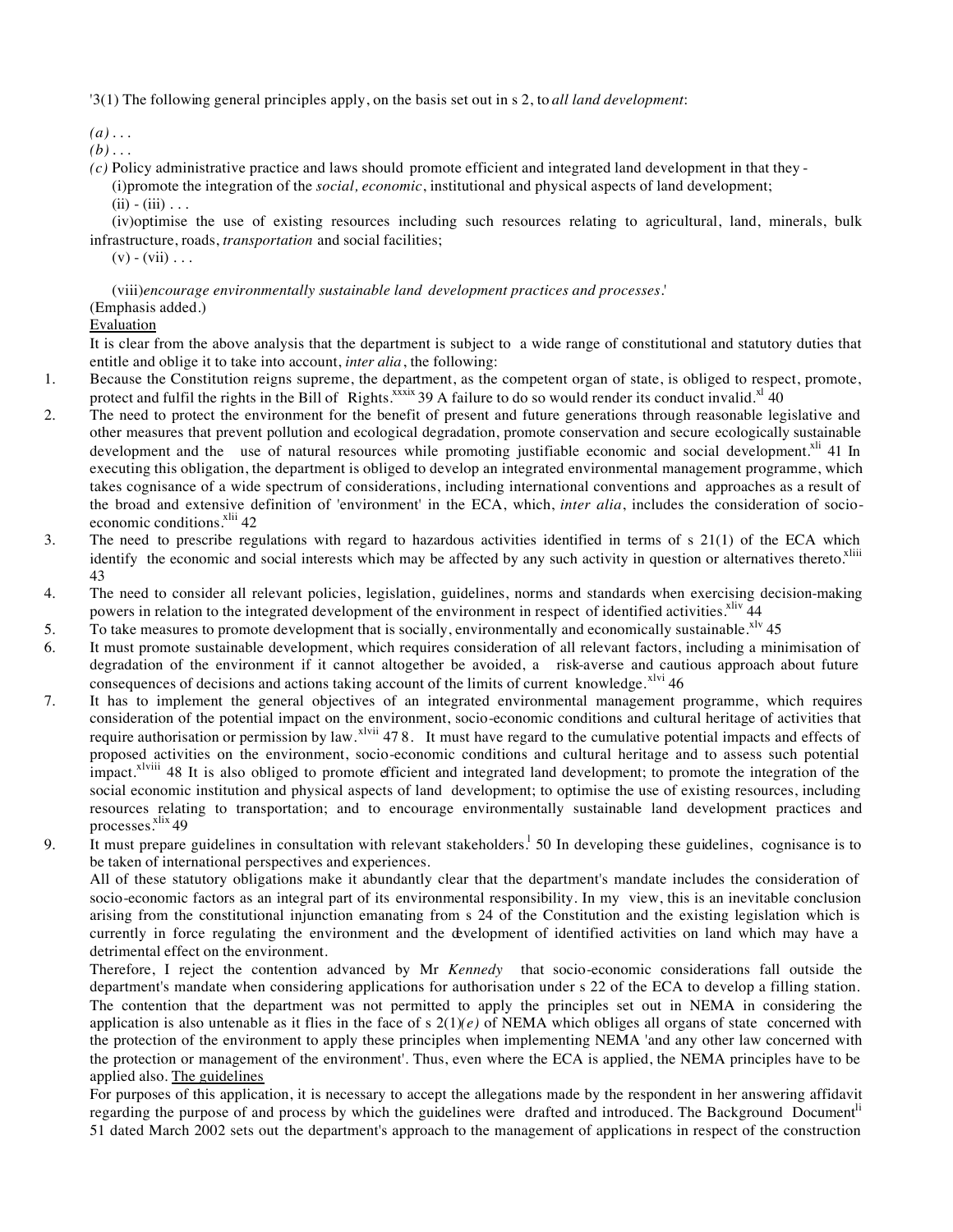and upgrading of filling stations. It seeks to ensure that its responsibility in respect of the protection of the environment is carried out in an efficient and considered manner. It is also intended to assist the applicants in the fulfilling of their obligations when applying for authorisation pursuant to Government Notice R1183. The guidelines seek to implement the statutory obligations emanating from s 24 of the Constitution, the ECA and its regulations and s 24 of NEMA. It reflects the policy adopted by the department when implementing its environmental management programme. It identifies several key issues commencing with an acknowledgment that a need exists for the establishment of filling stations for purposes of transport and potential employment opportunities while simultaneously having to comply with the mandate to protect the environment. In my view, one cannot quarrel with the various key issues dis cussed in para 3 of the Background Document. It furthermore records the comments received from the stakeholders in para 4. It is evident that the department duly considered the stakeholders' comments on a wide variety of topics including economic considerations, social impacts, noise impacts, visual impact, and then of course, the distance stipulation. In this regard, it is recorded that there were objections to the proposed 5 km consideration. Two of the objectors indicated that they would support the proposed consideration if it were to be changed to 2 km in urban areas. The basis of the stakeholders' objection to the distance stipulation is recorded in the following terms:

'The distance is not motivated and is only based on economic considerations; the department has admitted that these are arbitrary; the issue will be addressed by the needs and desirability assessment which is required by the local authority and the recommendations in respect of which should be accepted by the department; the categorisation will increase the amount of applications to be considered by the department owing to the challenges that will ensue.<sup>'lii</sup> 52

The department's response to these objections is recorded in the following terms:

'The department reviewed a number of international approaches which include a distance or limitation criteria in considering the provision. Some of the examples reviewed include the following: in Dublin guidelines have been published which indicate that new petrol stations will not generally be permitted on national roads or adjoining residential areas and will only be considered in rural areas if they are in the immediate environs of rural villages; Singapore's guidelines indicate that existing filling stations located within 1 km of an interchange are inappropriately located; and Germany's guidelines indicate that filling stations should only be erected on rural roads where there is a clear need and there should be 25 km between stations. In Denmark, drivers requiring high-octane petrol will have access to a filling station within 30 km.

In developing the consideration, the views of other government departments and bodies and in particular Gautrans were taken into account.

After reconsidering the comments and international review, the department has amended the final guideline to reflect a 3 km driving distance for urban areas and to a 25 km driving distance for rural areas.'

The applicant in the present matter chose not to take issue with the environmental concerns giving rise to these guidelines at all. Accordingly, the present application falls to be decided against the background of the undisputed potential environmental hazards posed by filling stations.

The department is vested with the statutory duty to authorise the establishment of new filling stations pursuant to ss 21 and 22 of the ECA. In order to exercise these functions, it adopted the aforesaid guideline regarding the establishment of new filling stations. There are clearly circumstances in which a state organ, such as the department in the present case, would wish to formulate a particular policy to guide the exercise of its discretionary powers, provided it is not implemented in a rigid and inflexible manner. The adoption of a guiding policy is not only legally permissible but in certain circumstances may be both practical and desirable. Thus it was stated in *Britten and Others v Pope* 1916 AD 150, by Innes CJ, dealing with the powers of a liquor licensing court at 158 as follows:

'There should no doubt be an exercise of discretion in respect of each application; but that need not necessarily exclude all reference to general principles. Indeed some such reference would seem to be necessary to the intelligent exercise of this administrative discretion. The law affords no guide; and if the decisions of the Committee are not to be arrived at by haphazard, the adoption of some general lines of policy, or some uniform basis of treatment becomes in certain cases inevitable. Take, for instance, applicants who have been convicted of offences against the liquor laws. The statute nowhere enacts that such persons shall be incapacitated to acquire interests in licenses held by others. And yet it is hardly conceivable that a licensing Committee should not as a matter of general principle regard their applications with disfavour. In the same way, though in lesser degree, a Committee may quite properly, as it seems to me exercise their discretion along uniform lines of policy founded upon considerations relating to the business or occupation of those who apply. There may be classes of business which, as a general rule, it is not desirable should be associated with an interest in the retail liquor trade. And the recognition of that principle as a guide in dealing with such applications need not prevent, in any particular case, the exercise of due discretion within the requirements of the statute.'

The aforesaid principles have found substantial recognition in England. In *R v Port of London Authority, Ex parte Kynoch Ltd* [1919] 1 KB 176 at 184, Bankes LJ said: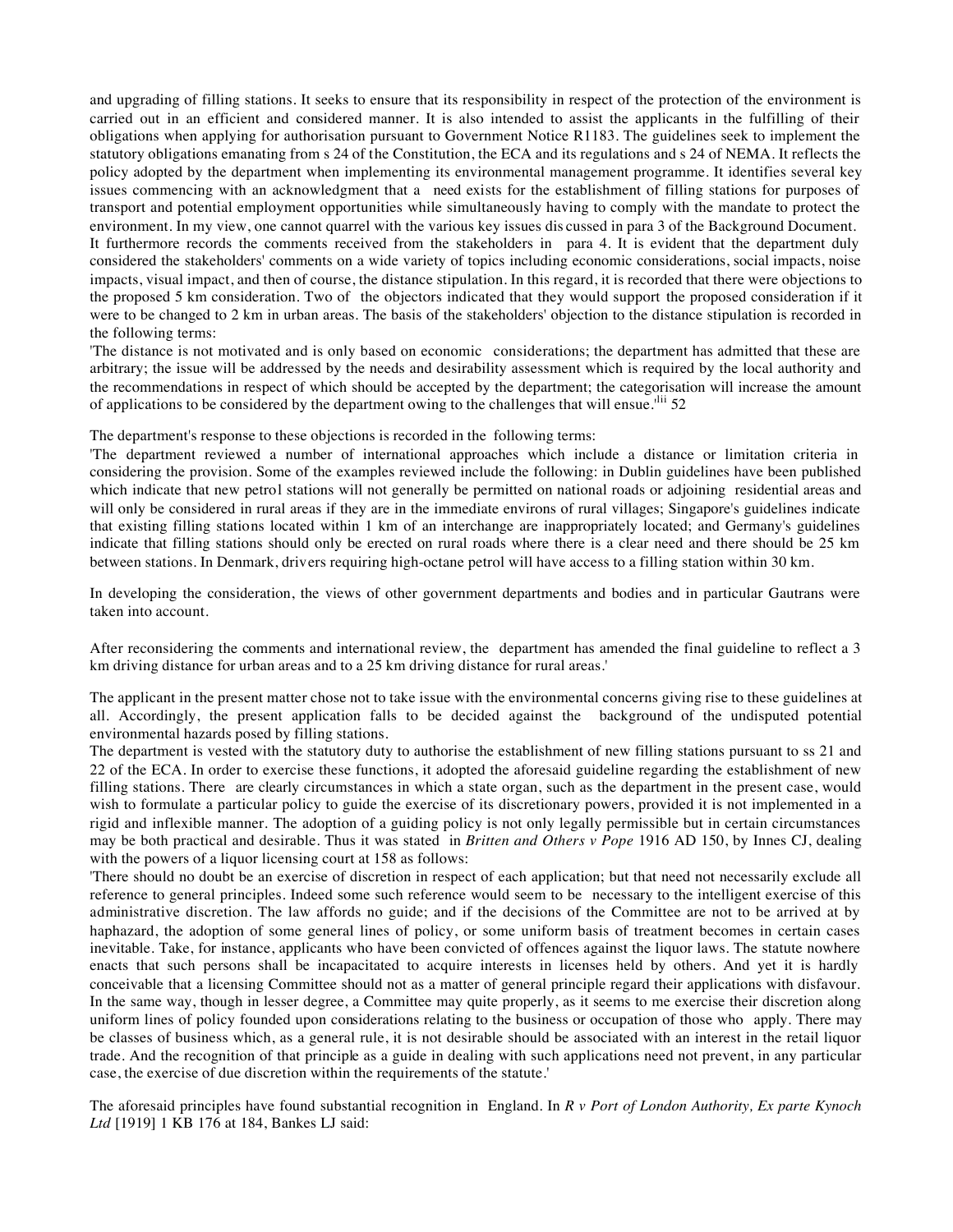'In the present case there is another matter to be borne in mind. There are on the one hand cases where a tribunal in the honest exercise of its discretion has adopted a policy, and, without refusing to hear an applicant, intimates to him what its policy is, and that after hearing him it will in accordance with its policy decide against him, unless there is something exceptional in his case. I think counsel for the applicants would admit that, if the policy has been adopted for reasons which the tribunal may legitimately entertain, no objection could be taken to such a course. On the other hand there are cases where a tribunal has passed a rule, or come to a determination, not to hear any application of a particular character by whomsoever made. There is a wide distinction to be drawn between these two classes.'

*A fortiori*, in the present case, the policy documents adopted by the department were not only drafted in collaboration with the stakeholders in the industry but were also made known to the applicant and other role players as is required by  $s \frac{3(3)}{c}$ of GN R1183. Nowhere in the guidelines is it stated that the department will refuse to entertain an application, which falls outside the key issues listed and, in particular, outside the distance stipulation.

In *British Oxygen Co Ltd v Minister of Technology* [1970] 3 All ER 165 (HL) at 170*j* - 171*b*, Lord Reid said:

'What the authority must not do is to refuse to listen at all. But a Ministry or large authority may have had to deal already with a multitude of similar applications and then they will almost certainly have evolved a policy so precise that it could well be called a rule. There can be no objection to that provided the authority is always willing to listen to anyone with something new to say - of course I do not mean to say that there need be an oral hearing.' The above decisions were confirmed by the House of Lords in *Findlay v Secretary of State for the Home Department and Other Appeals* [1984] 3 All ER 801 (HL) at 827*j* - 829*j*. At 828*a*, Lord Scarman said that he had difficulty in understanding how the relevant State organ could properly manage the complexities of its statutory duty without a policy. It was held that the complexities are such that an approach based on a carefully formulated policy was called for. (See 828*d*.) Applying the policy would only be unlawful if it were irrebuttable, ie if it precluded considerations of other factors. (See 829*c*.) Ultimately the House of Lords held that applying the policy did not constitute a fettering of the official's discretion, nor did it undermine his independence. (See 829*h*.)

Baxter *Administrative Law* (1984) at 416 identifies three principles governing the circumstances in which a public authority may apply policy or standards. They may do so where: (i) this will not totally preclude the exercise of discretion; (ii) the policy, standards or precedents are compatible with the enabling legislation; and (iii) they are disclosed to the person affected by the decision before the decision is reached.<sup>liii</sup> 53 In my view, all three of the above considerations mentioned by *Baxter* apply to the present case. I say this because (i) the respondent categorically stated that the guidelines and, in particular, the distance stipulation did not preclude the exercise of her and/or the department's discretion; (ii) the policy documents and guidelines, as I have indicated, are, in fact, compatible with the enabling legislation which determines the department's mandate;<sup>liv</sup> 54 and (iii) the policy document was not only drafted in collaboration with stakeholders but it is also common cause that the applicant was aware of its contents.

In my view, the complexity of the factors to be taken into account by the department in exercising its discretion to refuse or allow an application for a new filling station is such that the guideline was indeed called for in the present instance. The department was not only lawfully entitled, but indeed duty bound, to take it into consideration in arriving at a decision in regard to the applicant's application under s 22 of the ECA.

Was the guideline reasonable and reasonably applied?

It is well established that the decision-maker is required to take into account all relevant considerations and to ignore irrelevant considerations. Frequently, however, the empowering provision will not specify those considerations which are relevant. In those circumstances, the decision-maker may only take into account considerations relevant to the exercise of the power. As held above, the Constitution, ECA, NEMA and DFA delineate explicitly a range of considerations which must be taken into account, which makes the decision-making process very complex. In the present case, the department would have acted unlawfully and irregularly if those considerations were not taken into account in exercising its discretion. However, a court will not prescribe the weight to be attached to such considerations. In *Durban Rent Board and Another v Edgemount Investments Ltd* 1946 AD 962, Watermeyer CJ observed at 974: 'How much weight a rent board will attach to particular factors or how far it will allow any particular factor to affect its eventual determination of a reasonable rent is a matter for it to decide in the exercise of the discretion entrusted to it and, so long as it acts *bona fide*, a Court of law cannot interfere.'

The position in English law has been summarised thus: 'When the courts review a decision they are careful not readily to interfere with the balancing of considerations which are relevant to the power that is exercised by an authority. The balancing and weighing of relevant considerations is primarily a matter for the public authority and not for the courts. Courts have, however, been willing to strike down as unreasonable decisions where manifestly excessive or manifestly inadequate weight has been accorded to a relevant consideration.<sup> $l<sub>v</sub>$ </sup> 55

More recently, the Constitutional Court in *Bato Star Fishing (Pty) Ltd v Minister of Environmental Affairs and Tourism and Others* (Constitutional Court case No CCT 27/03, 12 March 2004 unreported) <sup>lvi</sup>\* observed at paras [48] and [49]: '[48] In treating the decisions of administrative agencies with the appropriate respect, a court is recognising the proper role of the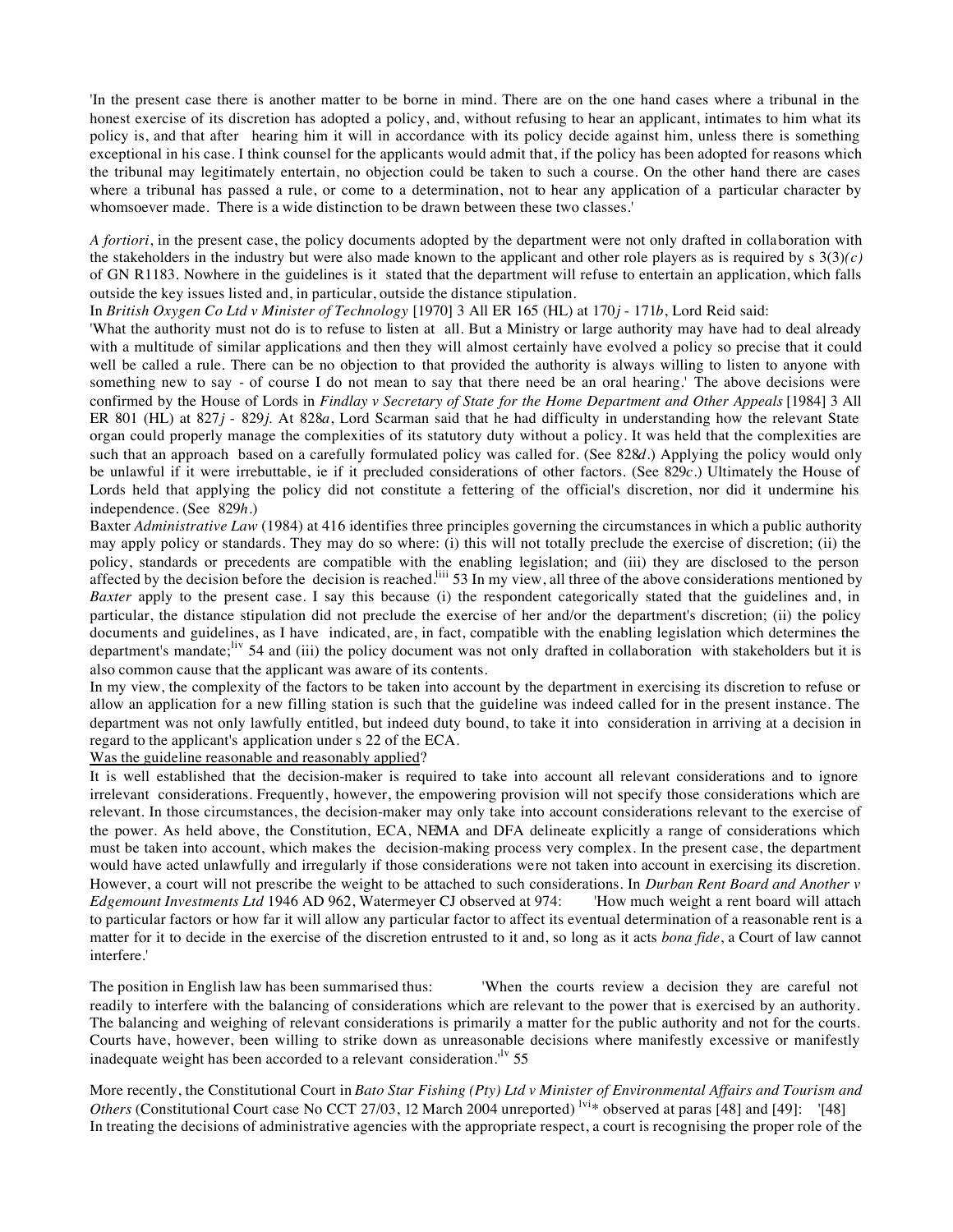Executive within the Constitution. In doing so a court should be careful not to attribute to itself superior wisdom in relation to matters entrusted to other branches of government. A court should thus give due weight to findings of fact and policy decisions made by those with special expertise and experience in the field. The extent to which a court should give weight to these considerations will depend upon the character of the decision itself, as well as on the identity of the decisionmaker. A decision that requires an equilibrium to be struck between a range of competing interests or considerations and which is to be taken by a person or institution with specific expertise in that area must be shown respect by the courts. Often a power will identify a goal to be achieved, but will not dictate which route should be followed to achieve that goal. In such circumstances a court should pay due respect to the route selected by the decision-maker. This does not mean however that where the decision is one which will not reasonably result in the achievement of the goal, or which is not reasonably supported on the facts or not reasonable in the light of the reasons given for it, a court may not review that decision. A court should not rubber-stamp an unreasonable decision simply because of the complexity of the decision or the identity of the decision-maker. [49] Section 2 of the Act requires the decision-maker to *have regard to* a range of factors which are to some extent in tension. It is clear from this that Parliament intended to confer a discretion upon the relevant decision-maker to make a decision in the light of all the relevant factors. That decision must strike a reasonable equilibrium between the different factors but the factors themselves are not determinative of any particular equilibrium. Which equilibrium is the best in the circumstances is left to the decision-maker. The court's task is merely to determine whether the decision made is one which achieves a reasonable equilibrium in the circumstances.'

# In line with the aforesaid approach, the SCA decided in *Minister of Environmental Affairs and Tourism and Others v Phambili Fisheries (Pty) Ltd; Minister of Environmental Affairs and Tourism and Others v Bato Star Fishing (Pty) Ltd* 2003 (6) SA 407 (SCA) at para [43]:

'[43] The second main criticism is, why five percent? Again a question arises, if not 5%, then how many per cent? This unanswerable question also is not answered. This is also not surprising. There comes a time in quantification decisionmaking when a discretionally chosen number has to be adopted to reflect an allowance which, also expressed as a percentage figure, is intended as an expression of degree, for example, large, moderate, small - as the case may be. This happens when a Judge determines that the apportionment of fault is 60:40, when the contingency allowance for remarriage is determined at 20%, or where the general damages are fixed at R120 000. There are moments when the fixing of a number is not capable of exact rationalisation or explanation.'

Applicant's attack on the department's decision is not so much addressed to its reasonableness or otherwise. Its contention is that the department had fettered its discretion in relying heavily on the distance stipulation as the dominant reason for refusing the application. In effect applicant's contention is that no distance stipulation whatsoever is permissible. However, once applicant has accepted that filling stations pose potential hazards to the environment, it is not open to the applicant to argue that a distance stipulation is wholly impermissible. Its contention is also that a distance stipulation constitutes a socioeconomic standard to which the department is not entitled to have recourse in exercising its discretion under the ECA. As indicated above, there are numerous legislative provisions which entitle and oblige the department to incorporate socioeconomic considerations into its integrated approach to the protection of the environment.

The department is duty bound to develop environmental law in accordance with the statutory provisions, which delineate its mandate. When interpreting the constitutional right to a safe and healthy environment entrenched in s 24, it is permissible to take cognisance of international law as provided in s  $39(1)(b)$  of the Constitution. This is exactly what the department did in relation to the drafting of the policy documents and the inclusion therein of a distance stipulation by reference to comparable approaches elsewhere. The department opted for a distance stipulation as one of the standards by which an application for the development of a new filling station will be considered. The fact that a better or different standard may have been set is irrelevant. In my view, the department acted *bona fide* in setting such a distance stipulation after consultation with the industry and particularly after it reduced the distance stipulation in favour of the petroleum industry. The department's actions in this regard are *bona fide* and reasonable in that two of the stakeholders agreed with this standard. Some norm or standard had to be applied to prevent the proliferation of filling stations, which pose a potential danger to the environment. This danger lies in the limited end-use of filling stations upon their closure. In the light of the industry's recognition that more than 50% of such filling stations are operating at a net loss, the potential of future 'graveyard' sites resulting from filling stations that have commercially failed, is a valid and real environmental concern. Applicant does not, however, suggest what standard should be adopted to limit the proliferation of filling stations and their potential hazardous impact on the environment. In such circumstance, the attack on the department's election to adopt a distance stipulation seems quite unjustified.

Applicant does not dispute that the department is committed to the promotion of sustainable development and economic growth in the province. The department *bona fide* believes that economic growth and development does not have to be to the detriment of the environment and that timeous consideration of environmental factors can assist in establishing appropriate use of all the undeveloped land in the province that will not compromise the protection of the environment nor inhibit economic growth and development.<sup>Ivii</sup> 56 The distance stipulation is, in my view, reasonable and was applied reasonably in the present circumstances as one of many other factors considered by the department and the respondent in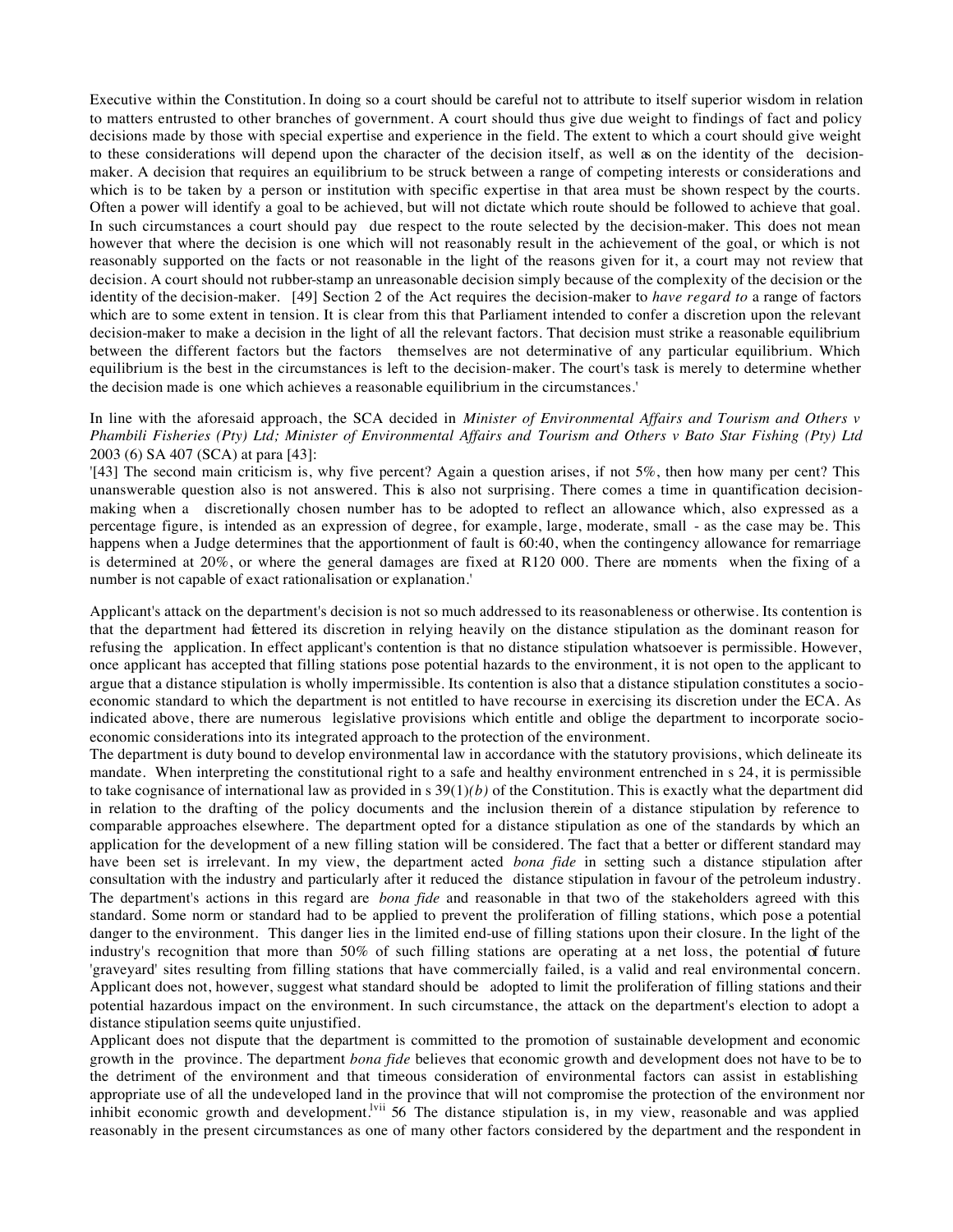arriving at their decision. This case requires the principle set out in the *Bato Star Fishing* case to be applied, ie the department was called upon to strike an equilibrium between a range of competing considerations and followed a route via a distance stipulation to arrive at a decision to which this court should pay due respect.

Did the department act unfairly in failing to call for further information from the applicant? Applicant submitted that the decision-making process was unfair in that the department failed to call upon the applicant to supplement its application with comparative assessments of feasible alternatives, assessments of impacts in accordance with the stipulated assessment criteria and the permeability of the soil and horizontal and vertical seepage of pollutants. In my view there is no substance in this criticism. Section 6(2) and (3) of Government Notice R1183 specifically deal with this problem. It states:

'6(2) The relevant authority *may* after receiving the scoping report referred to in sub-reg (1) and after considering it, request the applicant to make the amendments that the relevant authority requires to accept the scoping report.

(3) After a scoping report has been accepted, the relevant authority *may* decide -

*(a)* that the information contained in the scoping report is sufficient for the consideration of the application without further investigation; or *(b)* that the information contained in the scoping report should be supplemented by an environmental impact assessment which focuses on the identified alternatives and environmental issues identified in the scoping report.'

(Emphasis added.) It will be noted from the above sub-sections that the department is not *obliged* to request the applicant to amend or supplement its scoping report. In terms of s  $6(3)(a)$ , the department is entitled to come to a decision on the scoping report as filed by the applicant if it contains, in its discretion, sufficient information upon which a reasonable decision can be made. Applicant's contention in this regard seems to suggest that a duty rests upon the department to go on calling for information until it is satisfied that the application can be granted. The express terms of ss 6(2) and (3) state the contrary. It should be borne in mind that the process of seeking authorisation is not in the nature of a *quasi*-judicial hearing. Furthermore, there is nothing to prevent the applicant from renewing its application or resubmitting its application complete with such additional information as it may deem sufficient to persuade the department to make the necessary exception in order to grant its application. Applicant is now apprised of the instances in which the department thought the application lacking and can therefore renew its application suitably supplemented, should it wish to do so. In all the circumstances, I am of the opinion that the department and/or the respondent did not act unfairly in failing to call for further information from the applicant.

The decision of Willis J in the *Sasol* matter The facts of this application are clearly distinguishable from those presented to Willis J in the *Sasol* application. In the present matter, it is common cause that a filling station is an activity which may have a substantial detrimental effect on the environment in terms of Government Notices R1182 and R1183 promulgated under ss 21, 26 and 28 of the ECA.lviii 57 In the *Sasol* matter, this was not common cause. On the contrary, the entire thrust of Willis J's judgment was to separate the concept of the development of a filling station from the control of storage and handling facilities within a filling station. In para [12] of his judgment, he expressly stated that:

'I can see no reason why the respondent should not be able to regulate and control the storage and handling of petroleum products *within* filling stations without having to regulate all other aspects relating to the erection and construction of filling stations.'

## (Emphasis added.)

This distinction is not evident in the present case. Applicant did not seek to draw a distinction between the storage and handling of petroleum products within a filling station, on the one hand, as opposed to the development of the filling station in its entirety. As a result of the distinction drawn by Willis J, he concluded that the department had no power to regulate the construction and erection of filling stations *per se* and thus consideration of the guidelines dealing with the construction and erection of filling stations was held to be impermissible. In view of this crucial distinction between the facts in the *Sasol* matter and the facts in the present case, I am not bound by the conclusions of Willis J. However, should I be wrong in this conclusion, I have come to the conclusion that the narrow interpretation of the department's mandate in the *Sasol* matter is clearly incorrect. I say this with the greatest respect to a Colleague whose views I hold in high regard. I have come to this conclusion for the following reasons:

- 1. It does not appear from his judgment that Willis J was referred to the department's mandate as being influenced by the constitutional imperative which emanates from s 24 of the Constitution. 2. Consideration was not given to the fact that s 26 of the ECA itself contemplates regulations which require the identification of economic and social interests which may be affected by an activity identified in terms of s 21(1) of the Act.
- 3. No consideration was given to the fact that the application for authorisation was to be prepared by an applicant and considered by the competent authority in the light of relevant policies, legislation, 'guidelines', norms and standards. Neither in the *Sasol* case nor in the present case was the validity of the regulations in Government Notice R1183 in dispute. Thus, accepting that such regulation has the force of law, it has to be complied with in the process of considering an application for authorisation under s 22 of the ECA. Consideration of relevant policies and guidelines are therefore an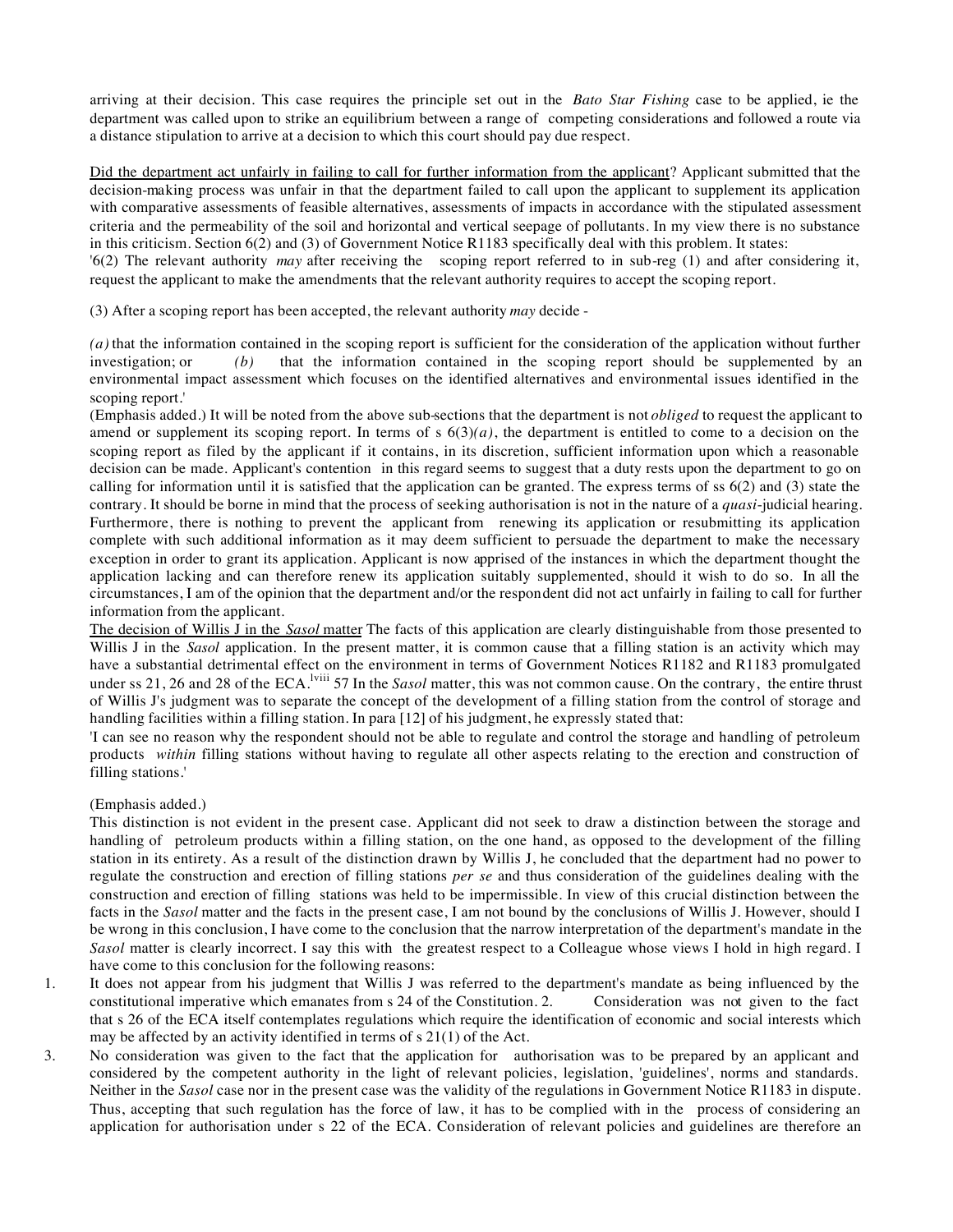integral part of the decision-making process.

4. The interpretation by Willis J of s 1*(c)* of Schedule 1 to Government Notice R1182 does not appear to take account of its introductory words: 'The construction or upgrading of . . . .' The activity described in s 1 does not relate merely to 'storage and handling of petroleum products *within* a filling station'. In my view, the applicant in the present case correctly conceded that the Schedule seeks to define the construction of the entire facility, which stores and handles petroleum products, as a hazardous activity. To prove the point, one may merely ask the rhetorical question: Absent the storage and handling of petroleum products in a filling station, what is then left of the 'filling' station? In my view, s 1*(c)* seeks to regulate the entire construction of the facility and not merely the construction of storage tanks and petrol pumps on the site. It seems to me artificial to say that the department is only entitled to look at the storage and handling facilities of petroleum products as an activity distinct and separate from the rest of the activities normally associated with a filling station. In any event, if it is accepted that the department has a say in the construction of the fuel tanks and the petrol pumps as constituting storage and handling facilities of petroleum products, then, for environmental purposes, it will remain a concern where and for how long those fuel tanks and petrol pumps will be operating. All the concerns listed in the guideline, including the future economic life -span thereof, will still be relevant and applicable to such fuel tanks and petrol pumps even though they may be regarded as distinct and separate from the filling station. Ultimately, from an environmental point of view, it makes little sense to draw a distinction between, on the one hand, a filling station *per se* and, on the other, its facilities which store and handle hazardous products. For the above reasons, I have come to the conclusion that the department has indeed the power to regulate the erection and construction of filling stations generally and *per se*, in the light of its constitutional and legislative mandate to develop an integrated environmental management policy. Conclusion

I have therefore come to the conclusion, for the reasons set out above, that the applicant was not successful in showing an entitlement to the relief sought in prayers 1.1, 1.5 and 2 of the notice of motion. In the result, the following order is made: The application is dismissed with costs, which costs include the costs occasioned by the employment of two counsel. Applicant's Attorneys: *Bowman Gilfillan Inc,* Sandton. Respondent's Attorney: *State Attorney,* Johannesburg.

 $\overline{a}$ 

xviSee *Associated South African Bakeries (Pty) Ltd v Oryx & Vereinigte Bäckereien (Pty) Ltd en Andere* 1982 (3) SA 893 (A) at 923H; *Ngqumba en 'n Ander v Staatspresident en Andere* 1988 (4) SA 224 (A) at 261B and 263D; and *Rawlins and Another v Caravantruck (Pty) Ltd* 1993 (1) SA 537 (A) at 541J - 542B.

 $x^x$ See paras 24 and 25 of the answering affidavit.

<sup>xxi</sup>These contentions are repeated in para 43 of the answering affidavit. Neither para 29 nor para 43 was disputed in applicant's replying affidavit.

 $x\ddot{x}$ ii<sup>S</sup>ee record at p 218, 234 or 548.

<sup>&</sup>lt;sup>i</sup>See record at pp 241/2.

<sup>&</sup>lt;sup>ii</sup>The aforesaid relief is contained in paras 1.1, 1.5 and 2 of applicant's notice of motion. The relief sought in paras 1.2, 1.3, 1.4 and 3 of the notice of motion was abandoned. See para 64 of the heads of argument submitted by applicant's counsel.

iiiSchedule 4 of the Constitution of the Republic of South Africa Act 108 of 1996 has determined the environment as a functional area in which national and provincial legislature have concurrent competence. The respondent is therefore the competent organ of State and custodian of the environment in the Gauteng Province. See also paras 13 and 14 of respondent's answering affidavit.

<sup>&</sup>lt;sup>iv</sup>See annexure A3 to the founding affidavit, record at pp 55 - 57.

<sup>&</sup>lt;sup>v</sup>See s 2(1) of the Schedule to GN R1183, annexure A4 to the founding affidavit.

<sup>&</sup>lt;sup>vi</sup>See s 3(1) $(d)$ (vi).

<sup>&</sup>lt;sup>vii</sup>See s 3(3) $(a)$ (iv).

viiiSee annexure A5 to the founding affidavit.

<sup>&</sup>lt;sup>ix</sup>See annexure A6 to the founding affidavit.

 $x$ See para 3(vi) of annexure A6.

 $x$ <sup>i</sup>See para 1 of the letter dated 19 September 2001, annexure A7 to the founding affidavit.

xiiSee annexure A8 to the founding affidavit.

 $x^{xii}$ See para 3 of the scoping report, annexure A8.<br> $x^{ix}$ See annexure A9.

 $x$ See para 24 of the founding affidavit, annexure A10 attached thereto and para 50 of the respondent's answering affidavit.

 $xvii$ See record p 241 or 530.

xviiiSee annexure A16 to the founding affidavit, record at p 214 or 230 or annexure R4 to the answering affidavit, record at p 544.<br><sup>xix</sup>See record at pp 216, 232 or 546.

 $x^x$ <sup>xxiii</sup>See annexure R7 to the answering affidavit at p 571 of the record.

 $x<sub>xiv</sub>$ See record at p 241 or 530. It is common cause that the application was decided in terms of this Guideline.